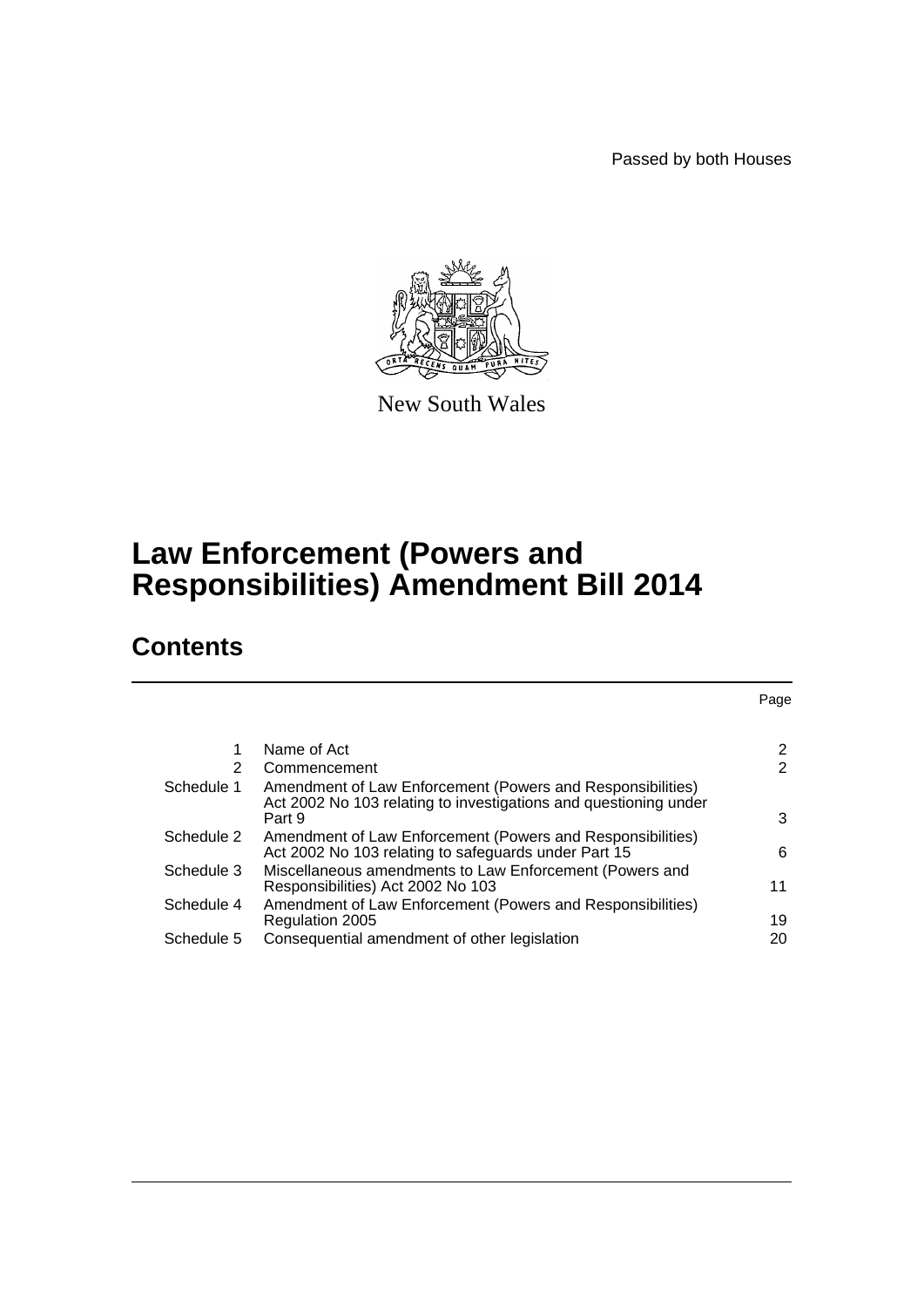*I certify that this public bill, which originated in the Legislative Assembly, has finally passed the Legislative Council and the Legislative Assembly of New South Wales.*

> *Clerk of the Legislative Assembly. Legislative Assembly, Sydney,* , 2014



New South Wales

# **Law Enforcement (Powers and Responsibilities) Amendment Bill 2014**

Act No , 2014

An Act to amend the *Law Enforcement (Powers and Responsibilities) Act 2002* in relation to police investigations and questioning, to safeguards relating to the exercise of police powers and to search and other police powers; and for other purposes.

*I have examined this bill and find it to correspond in all respects with the bill as finally passed by both Houses.*

*Assistant Speaker of the Legislative Assembly.*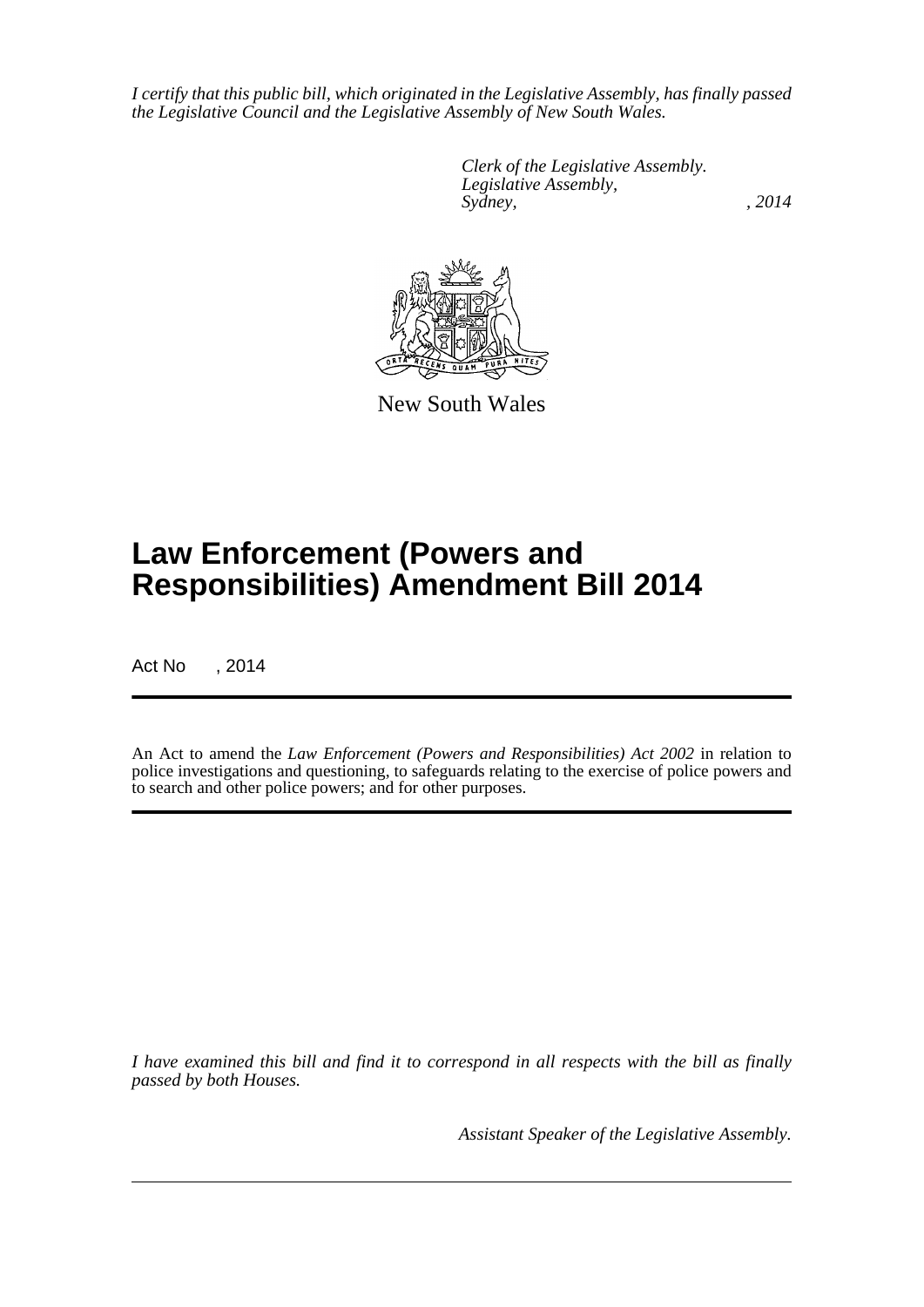# <span id="page-2-0"></span>**The Legislature of New South Wales enacts:**

#### **1 Name of Act**

This Act is the *Law Enforcement (Powers and Responsibilities) Amendment Act 2014*.

# <span id="page-2-1"></span>**2 Commencement**

This Act commences on a day or days to be appointed by proclamation.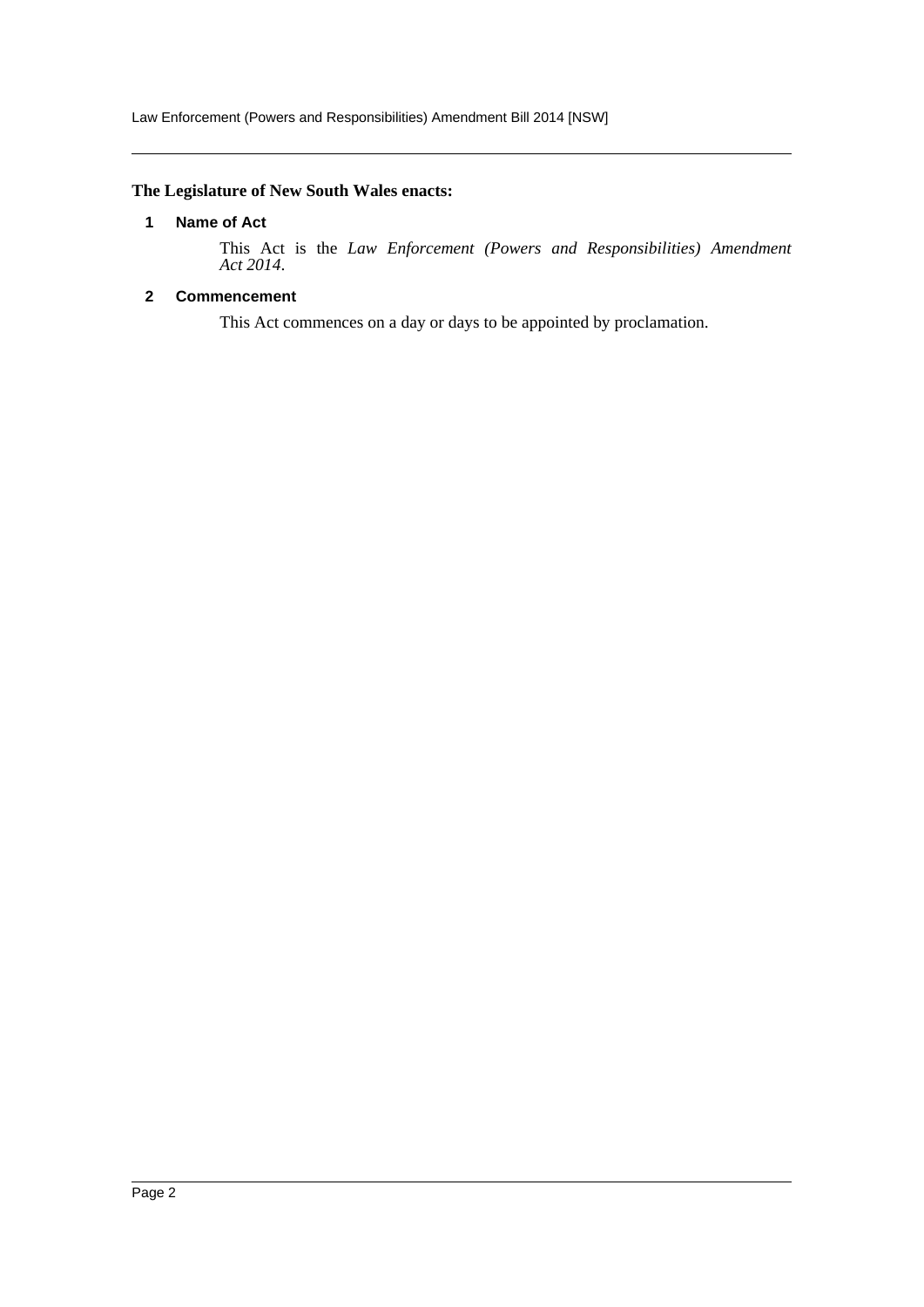Law Enforcement (Powers and Responsibilities) Amendment Bill 2014 [NSW] Schedule 1 Amendment of Law Enforcement (Powers and Responsibilities) Act 2002 No 103 relating to investigations and questioning under Part 9

# <span id="page-3-0"></span>**Schedule 1 Amendment of Law Enforcement (Powers and Responsibilities) Act 2002 No 103 relating to investigations and questioning under Part 9**

# **[1] Section 109 Objects of Part**

Insert at the end of section 109 (c):

, and

(d) to provide for the rights of a suspect who is in the company of a police officer in connection with an investigative procedure but who is not so detained.

#### **[2] Section 110 Definitions**

Insert in alphabetical order in section 110 (1):

*protected suspect* means a person who is in the company of a police officer for the purpose of participating in an investigative procedure in connection with an offence if:

- (a) the person has been informed that he or she is entitled to leave at will, and
- (b) the police officer believes that there is sufficient evidence that the person has committed the offence.

#### **[3] Section 110 (2) and (3)**

Omit the subsections.

#### **[4] Section 110 (5)**

Insert after section 110 (4):

(5) For the purposes of this Part, a reference to the place where a protected suspect is detained is a reference to the place where the person is participating in the relevant investigative procedure.

#### **[5] Section 111 Persons to whom Part applies**

Insert "or who is a protected suspect in connection with an offence" after "under arrest by a police officer for an offence" in section 111 (1).

#### **[6] Section 112A**

Insert after section 112:

#### **112A Application of Part in connection with execution of search warrants**

- (1) This Part applies to a person in the company of a police officer for the purpose of an investigative procedure at premises that are being searched under a search warrant issued under this Act or under a provision specified in Schedule 2 if:
	- (a) the person has been arrested and is in custody at those premises, or
	- (b) the person is at the premises and is a protected suspect.
- (2) For that purpose:
	- (a) the functions of the custody manager under this Part are exercisable by a police officer who is at the premises but who is not connected with the investigation concerned and who does not participate in the execution of the search warrant, and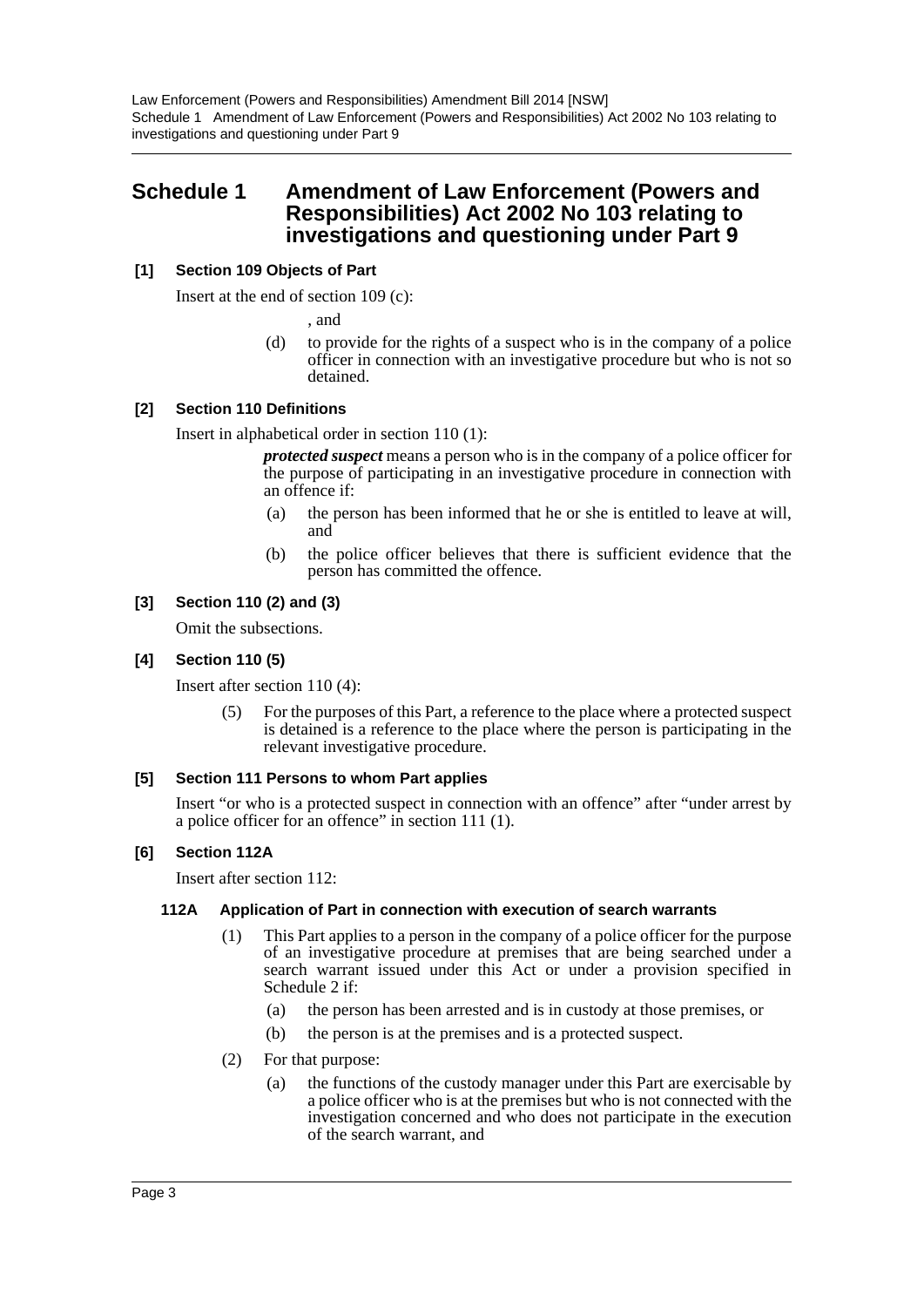- (b) the police officer exercising the functions of the custody manager is not required to comply with any obligation under this Part relating to communication with a friend, relative, guardian or independent person if the police officer suspects on reasonable grounds that doing so may result in bodily injury to any other person, and
- (c) the custody record for the detained person or protected suspect may form part of a video recording of the execution of the search warrant, and
- (d) this Part applies with such other modifications as are prescribed by the regulations.

# **[7] Section 113 Effect of Part on other powers and duties**

Insert "or is a protected suspect" after "who is under arrest" in section 113 (2) (b).

#### **[8] Part 9, Division 2, heading**

Omit the heading. Insert instead:

# **Division 2 Investigation and questioning powers—persons under arrest**

#### **[9] Section 115 Investigation period**

Omit "4 hours" from section 115 (2). Insert instead "6 hours".

#### **[10] Section 116 Determining reasonable time**

Insert "(including any period during which the person was a protected suspect)" after "before and after the person is arrested" in section  $116(2)$  (j).

#### **[11] Section 118 Detention warrant to extend investigation period**

Omit "4 hours" from section 118 (1). Insert instead "6 hours".

#### **[12] Section 118 (3)**

Omit "8 hours". Insert instead "6 hours".

#### **[13] Section 118 (4A)**

Insert after section 118 (4):

(4A) When determining an application for a detention warrant, the authorised officer is to take into account any period for which the person to whom the application relates was a protected suspect in relation to the investigation.

#### **[14] Section 118 (5) (d)**

Omit "4-hour". Insert instead "6-hour".

#### **[15] Section 120 Information in application for detention warrant**

Insert after section 120 (1) (c):

(c1) the period (if any) during which the person has been a protected suspect in relation to the investigation,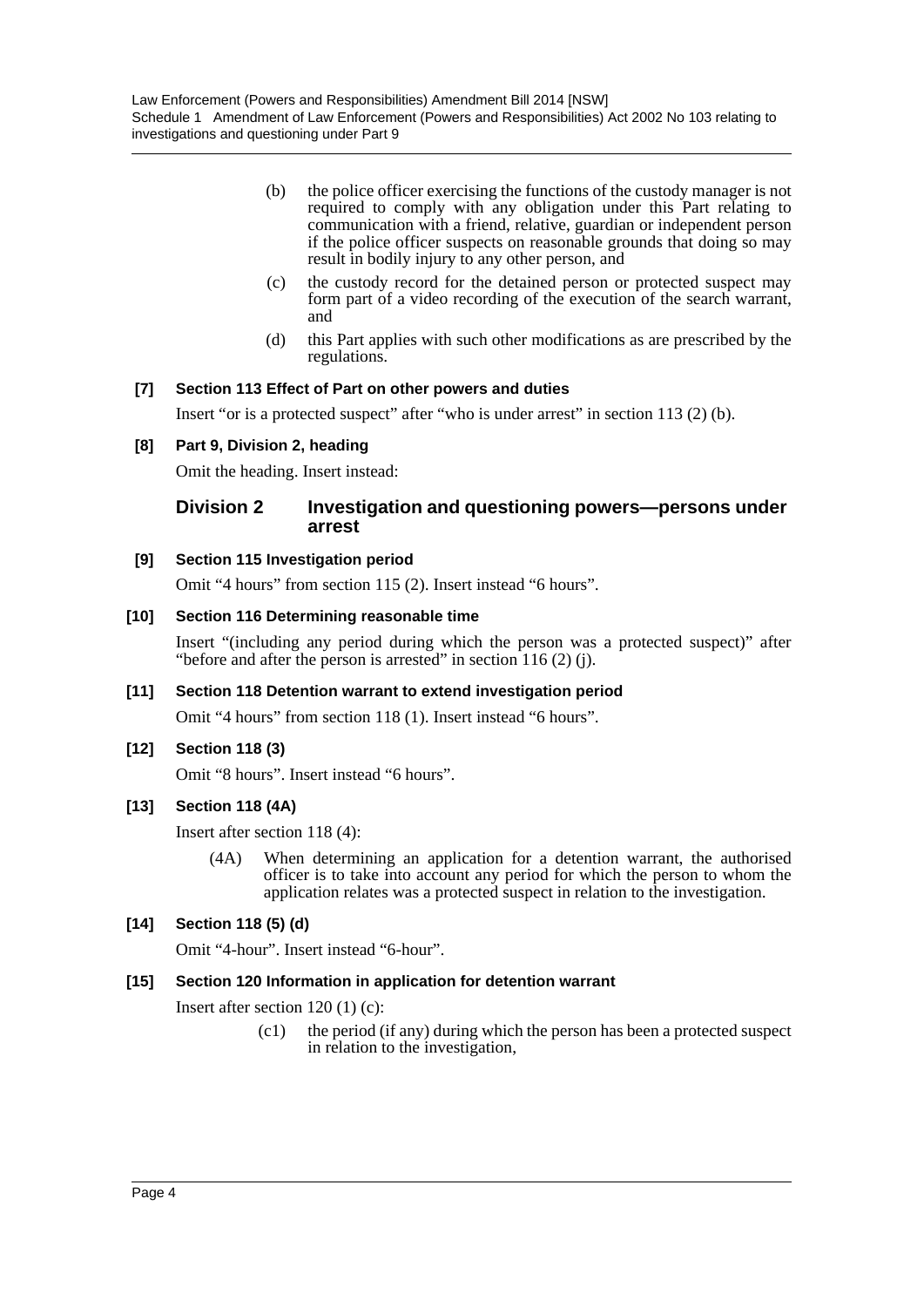# **[16] Part 9, Division 3, heading**

Omit the heading. Insert instead:

# **Division 3 Safeguards relating to persons under arrest and protected suspects**

#### **[17] Section 122 Custody manager to caution, and give summary of Part to, person under arrest or protected suspect**

Insert "or after a person becomes a protected suspect" after "detention" in section 122 (1).

#### **[18] Section 122 (1) (b)**

Omit the paragraph. Insert instead:

(b) give the person a summary of the provisions of this Part in the form prescribed by the regulations.

#### **[19] Sections 123, 124 (1), 125 (1), 126, 127, 128 (1), 129, 130 and 131**

Insert "or protected suspect" and "or protected suspect's" after "detained person" and "detained person's", respectively, wherever occurring.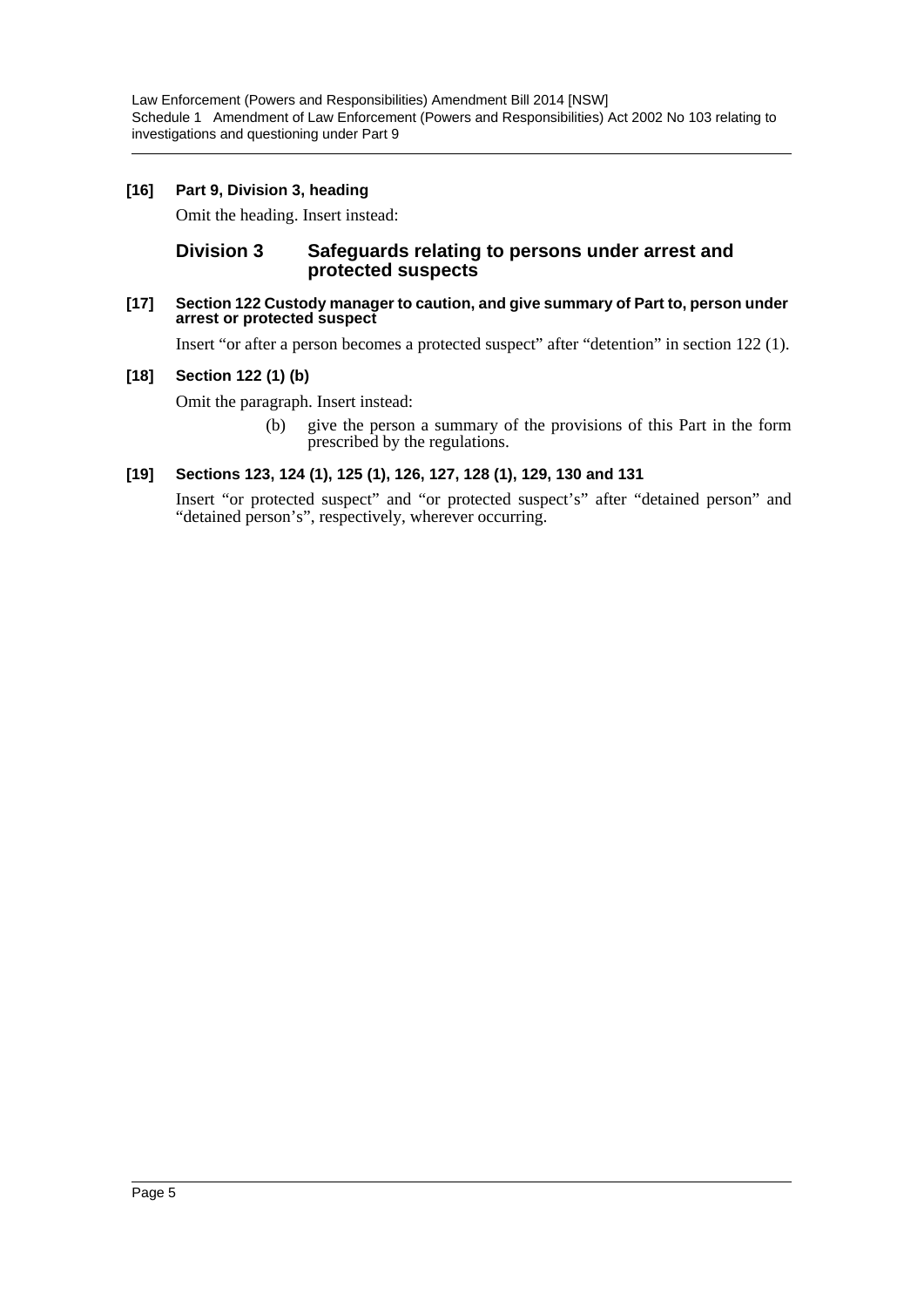# <span id="page-6-0"></span>**Schedule 2 Amendment of Law Enforcement (Powers and Responsibilities) Act 2002 No 103 relating to safeguards under Part 15**

# **[1] Part 15**

Omit the Part. Insert instead:

# **Part 15 Safeguards relating to powers**

**Note.** For other safeguards relating to seizure or confiscation of property by police, see Part 17. For other requirements relating to personal searches, see Part 4.

# **201 Police powers to which this Part applies**

- (1) This Part applies to the exercise of the following powers by police officers:
	- (a) a power to stop, search or arrest a person,
	- (b) a power to stop or search a vehicle, vessel or aircraft,
	- (c) a power to enter or search premises,
	- (d) a power to seize property,
	- (e) a power to require the disclosure of the identity of a person (including a power to require the removal of a face covering for identification purposes),
	- (f) a power to give or make a direction, requirement or request that a person is required to comply with by law,
	- (g) a power to establish a crime scene at premises (not being a public place).

This Part applies (subject to subsection (3)) to the exercise of any such power whether or not the power is conferred by this Act.

**Note.** This Part extends to special constables exercising any such police powers—see section 82L of the *Police Act 1990*. This Part also extends to recognised law enforcement officers (with modifications)—see clause 132B of the *Police Regulation 2008*.

- (2) This Part does not apply to the exercise of any of the following powers of police officers:
	- (a) a power to enter or search a public place,
	- (b) a power conferred by a covert search warrant,
	- (c) a power to detain an intoxicated person under Part 16.
- (3) This Part does not apply to the exercise of a power that is conferred by an Act or regulation specified in Schedule 1.

# **202 Police officers to provide information when exercising powers**

- (1) A police officer who exercises a power to which this Part applies must provide the following to the person subject to the exercise of the power:
	- (a) evidence that the police officer is a police officer (unless the police officer is in uniform),
	- (b) the name of the police officer and his or her place of duty,
	- (c) the reason for the exercise of the power.
- (2) A police officer must comply with this section:
	- (a) as soon as it is reasonably practicable to do so, or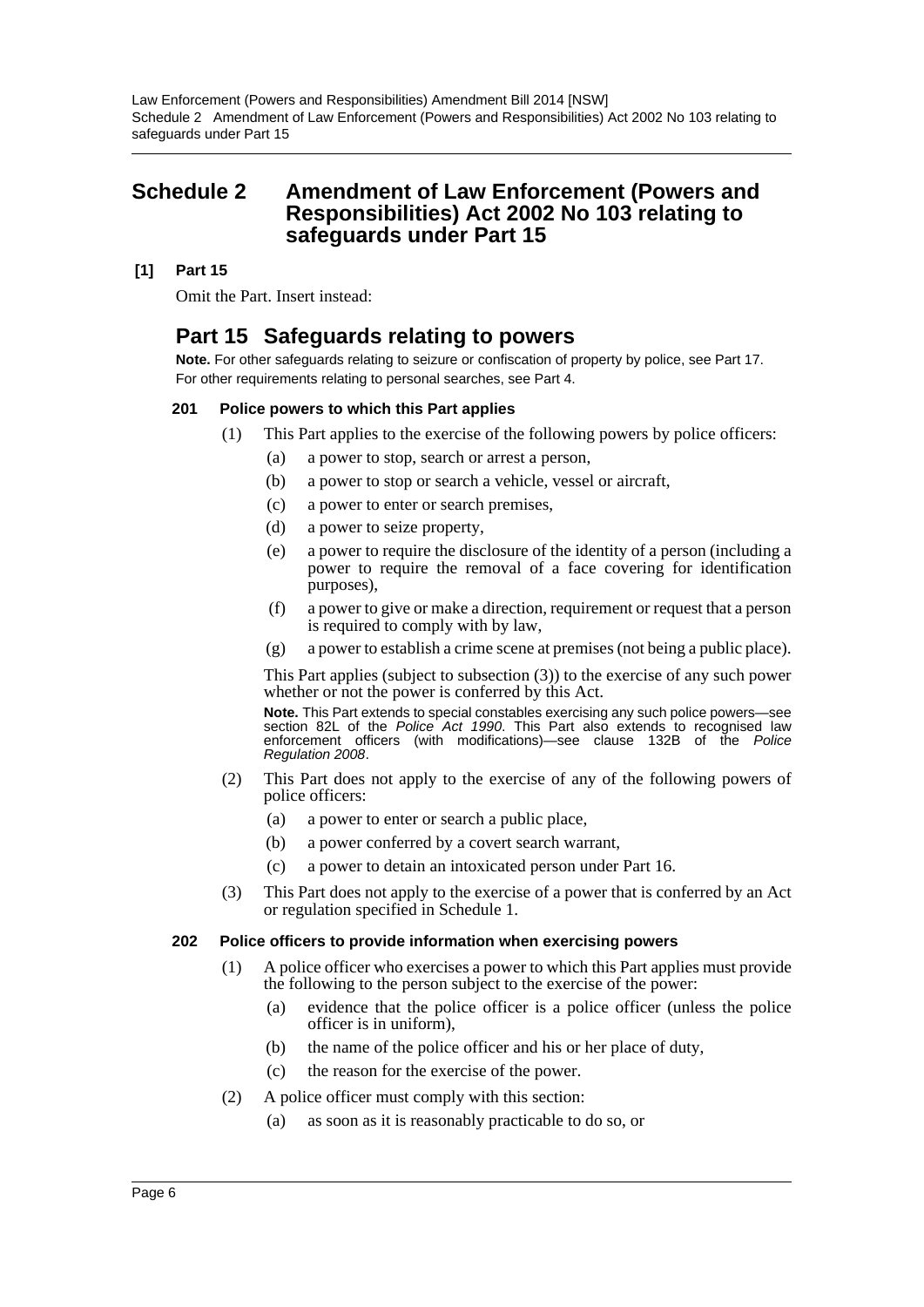- (b) in the case of a direction, requirement or request to a single person before giving or making the direction, requirement or request.
- (3) A direction, requirement or request to a group of persons is not required to be repeated to each person in the group.
- (4) If 2 or more police officers are exercising a power to which this Part applies, only one officer present is required to comply with this section.
- (5) If a person subject to the exercise of a power to which this Part applies asks a police officer present for information as to the name of the police officer and his or her place of duty, the police officer must give to the person the information requested.
- (6) A police officer who is exercising more than one power to which this Part applies on a single occasion and in relation to the same person is required to comply with subsection (1) (a) and (b) only once on that occasion.

#### **203 Police officers to give warnings when giving or making directions, requirements or requests that must be complied with**

(1) A police officer who exercises a power to which this Part applies that consists of a direction, requirement or request must give a warning to the person subject to the exercise of the power that the person is required by law to comply with the direction, requirement or request.

**Note.** A failure to comply with the direction, requirement or request does not constitute an offence unless a warning under this section has been given—see section 204B.

- (2) A warning is not required if the person has already complied with or is in the process of complying with the direction, requirement or request.
- (3) A police officer must comply with this section as soon as is reasonably practicable after the direction, requirement or request is given or made.
- (4) If 2 or more police officers are exercising a power to which this Part applies, only one officer present is required to comply with this section.

#### **204 Detention period for search of vehicles etc limited**

A police officer who detains a vehicle, vessel or aircraft for a search must not detain the vehicle, vessel or aircraft any longer than is reasonably necessary for the purpose of the search.

#### **204A Validity of exercise of powers**

- (1) A failure by a police officer to comply with an obligation under this Part to provide the name of the police officer or his or her place of duty when exercising a power to which this Part applies does not render the exercise of the power unlawful or otherwise affect the validity of anything resulting from the exercise of that power.
- (2) Subsection (1) does not apply if the failure to comply occurs after the police officer was asked for information as to the name of the police officer or his or her place of duty (as referred to in section 202 (5)).
- (3) Subsection (1) does not apply to the exercise of a power that consists of a direction, requirement or request to a single person.

#### **204B Commission of offence in relation to exercise of powers where failure by police officer to comply with this Part**

(1) A person does not commit an offence under this Act of failing to comply with a direction, requirement or request given or made by a police officer under or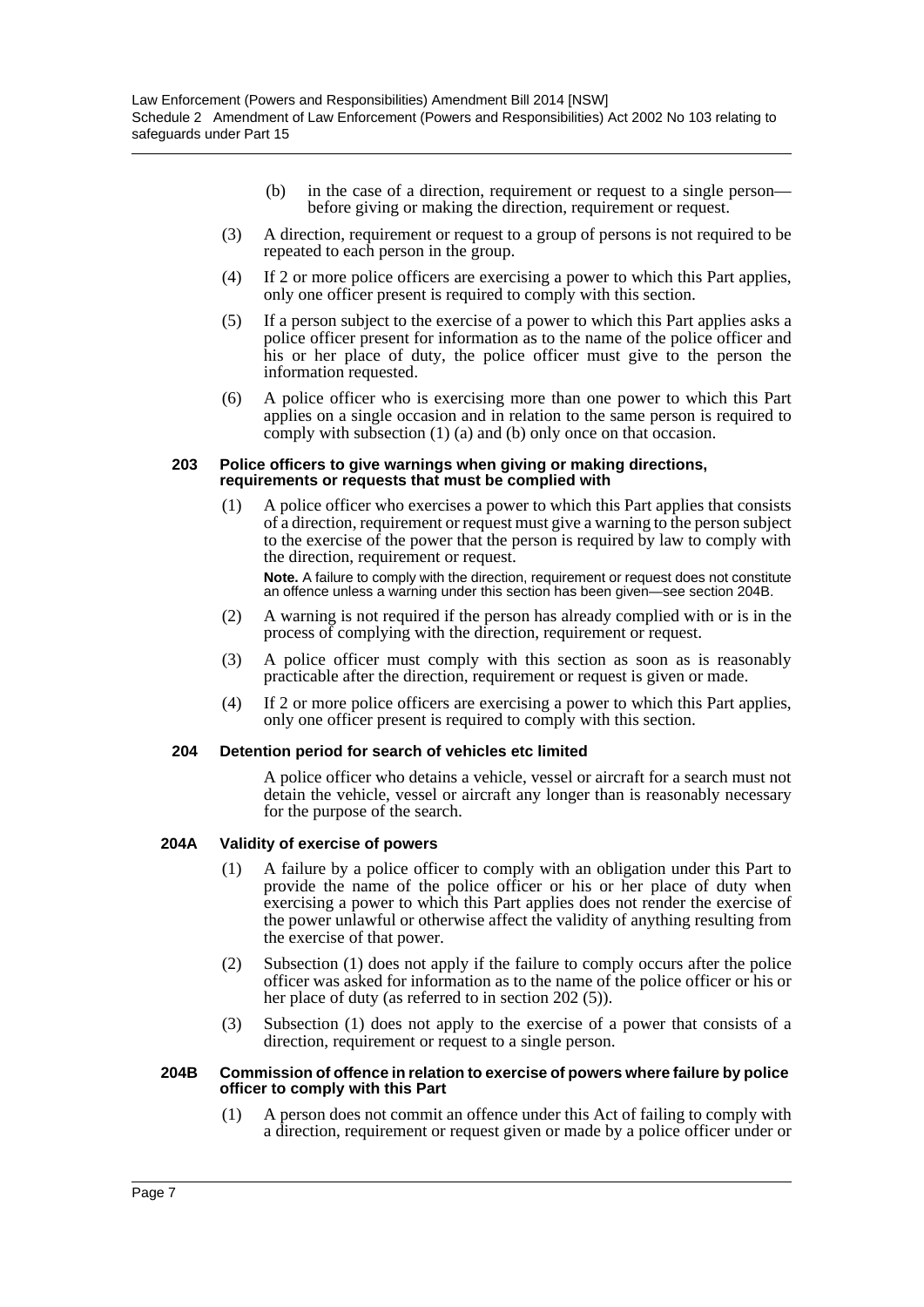in connection with a power to which this Part applies unless the obligations under this Part are complied with when exercising the power.

(2) Subsection (1) does not apply to a failure by a police officer to comply with an obligation under this Part that does not render the exercise of the power by the officer unlawful because of section 204A.

#### **[2] Sections 11 and 14 (1)**

Omit notes wherever occurring. Insert instead:

**Note.** Safeguards relating to the exercise of power under this section are set out in Part 15.

#### **[3] Section 12 Failure to disclose identity**

Omit "sections 11 and 201". Insert instead "section 11".

# **[4] Sections 15–17**

Omit "sections 14 and 201" wherever occurring. Insert instead "section 14".

#### **[5] Sections 15–17**

Omit notes wherever occurring. Insert instead:

**Note.** Safeguards relating to the exercise of power under section 14 are set out in Part 15.

#### **[6] Section 19A Power of police officer to require removal of face coverings for identification purposes**

Omit the note after section 19A (1). Insert instead:

**Note.** Safeguards relating to the exercise of power under this section are set out in Part 15 and subsection (3).

#### **[7] Section 19B Failure to remove face covering**

Omit "sections 19A and 201" from section 19B (1). Insert instead "section 19A".

#### **[8] Sections 21A (3), 23A (3) and 143 (2)**

Omit "and section 201" wherever occurring.

#### **[9] Section 27 Failure to comply with requirements relating to search and dangerous implements**

Omit "sections 26 and 201" wherever occurring. Insert instead "section 26".

#### **[10] Section 87MA Power to disperse groups**

Omit "section 201 (1) (c)" from section 87MA (2). Insert instead "Part 15".

#### **[11] Section 87MA (6)**

Omit "section 201". Insert instead "Part 15".

#### **[12] Section 198 Move on directions to intoxicated persons in public places**

Insert after section 198 (5):

(6) A police officer must give to a person to whom the officer gives a direction under this section (being a direction on the grounds that the person is intoxicated and disorderly in a public place) a warning that it is an offence to be intoxicated and disorderly in that or any other public place at any time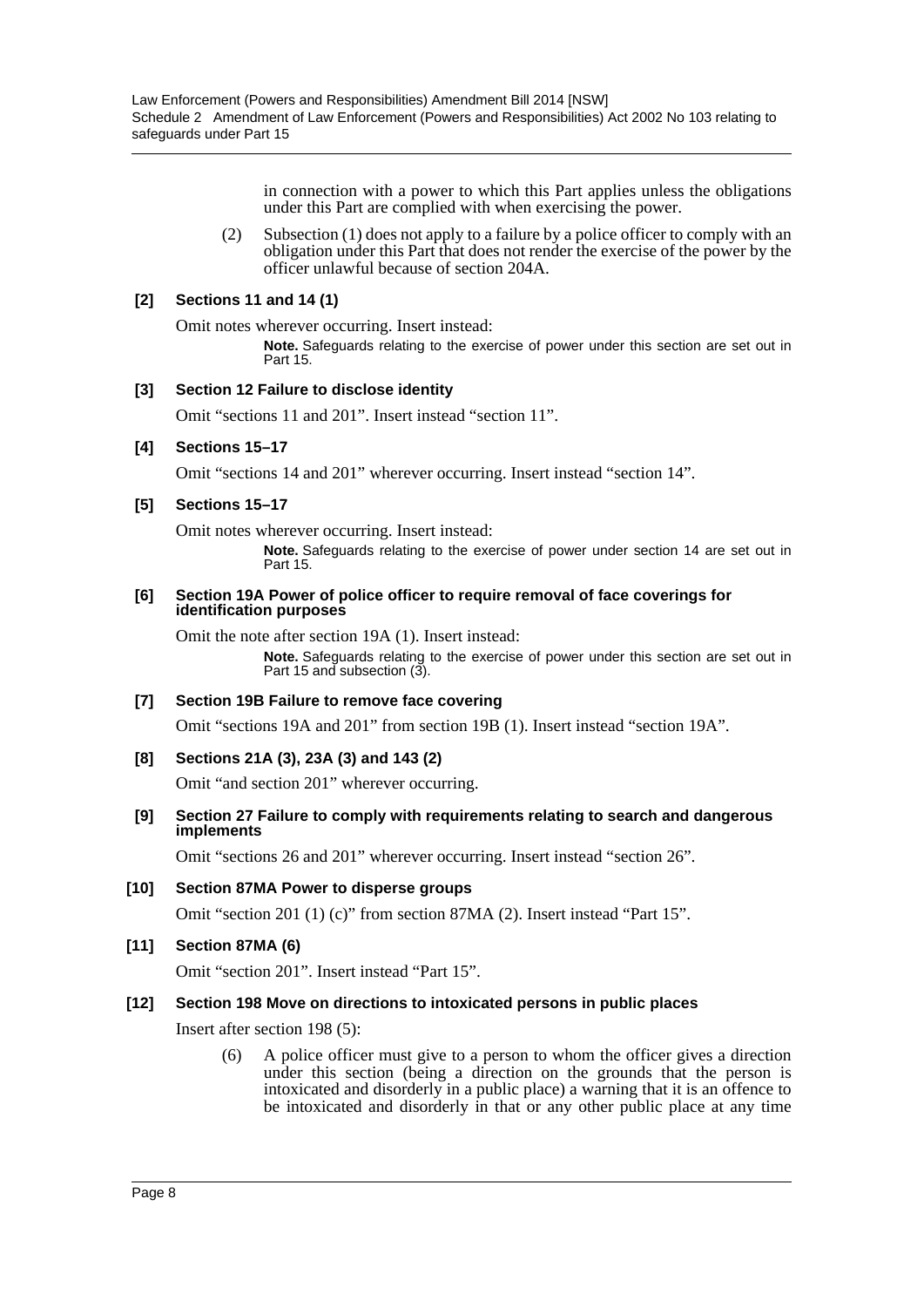within 6 hours after the direction is given. The warning is in addition to any other warning required under Part 15.

**Note.** See relevant offence under section 9 of the *Summary Offences Act 1988*.

# **[13] Section 198A Giving of directions to groups of persons**

Omit "section 201" from section 198A (2). Insert instead "Part 15".

# **[14] Schedule 5 Savings, transitional and other provisions**

Insert at the end of clause 1 (1):

any other Act that amends this Act

# **[15] Schedule 5**

Insert at the end of the Schedule:

# **Part 8 Provisions consequent on enactment of Law Enforcement (Powers and Responsibilities) Amendment Act 2014**

#### **17 Monitoring of operation of safeguard provisions relating to giving name and place of duty of police officer exercising functions**

- (1) For the period of 12 months after the commencement of section 204A of this Act (as inserted by the *Law Enforcement (Powers and Responsibilities) Amendment Act 2014*), the Ombudsman is to keep under scrutiny compliance by police officers with the obligation under Part 15 of this Act to provide information about the name and place of duty of a police officer when exercising a power to which that Part applies.
- (2) For that purpose, the Ombudsman may require the Commissioner of Police to provide information about the exercise of relevant functions by police officers.
- (3) The Ombudsman must, as soon as practicable after the expiration of that 12-month period, prepare a report of the Ombudsman's work and activities under this clause and furnish a copy of the report to the Attorney General, the Minister for Police and Emergency Services and the Commissioner of Police.
- (4) The Ombudsman may in the report identify, and include recommendations for consideration by the Government about, amendments that might appropriately be made to Part 15 of this Act to secure compliance by police officers with the obligations under that Part.
- (5) A copy of a report furnished by the Ombudsman under this clause is to be tabled in each House of Parliament as soon as practicable after it is so furnished.
- (6) If a House of Parliament is not sitting when the Attorney General or another Minister seeks to table a copy of the report, the Attorney General or other Minister may present a copy of the report to the Clerk of the House concerned.
- (7) A copy of a report presented to the Clerk of a House:
	- (a) is, on presentation and for all purposes, taken to have been laid before the House, and
	- (b) may be printed by authority of the Clerk of the House, and
	- (c) if printed by authority of the Clerk, is for all purposes taken to be a document published by or under the authority of the House, and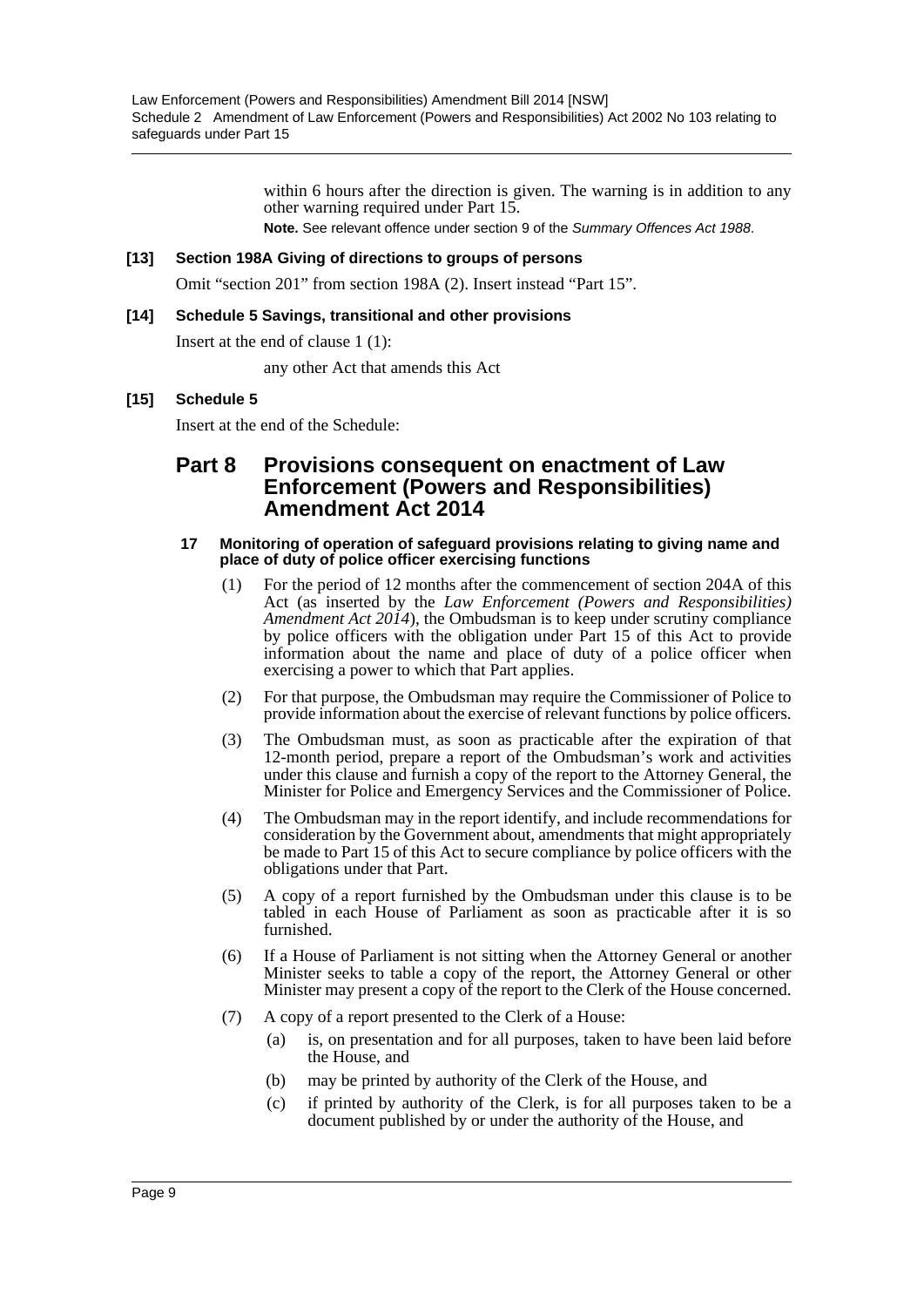# (d) is to be recorded:

- (i) in the case of the Legislative Council—in the Minutes of the Proceedings of the Legislative Council, and
- (ii) in the case of the Legislative Assembly—in the Votes and Proceedings of the Legislative Assembly,

on the first sitting day of the House after receipt of the report by the Clerk.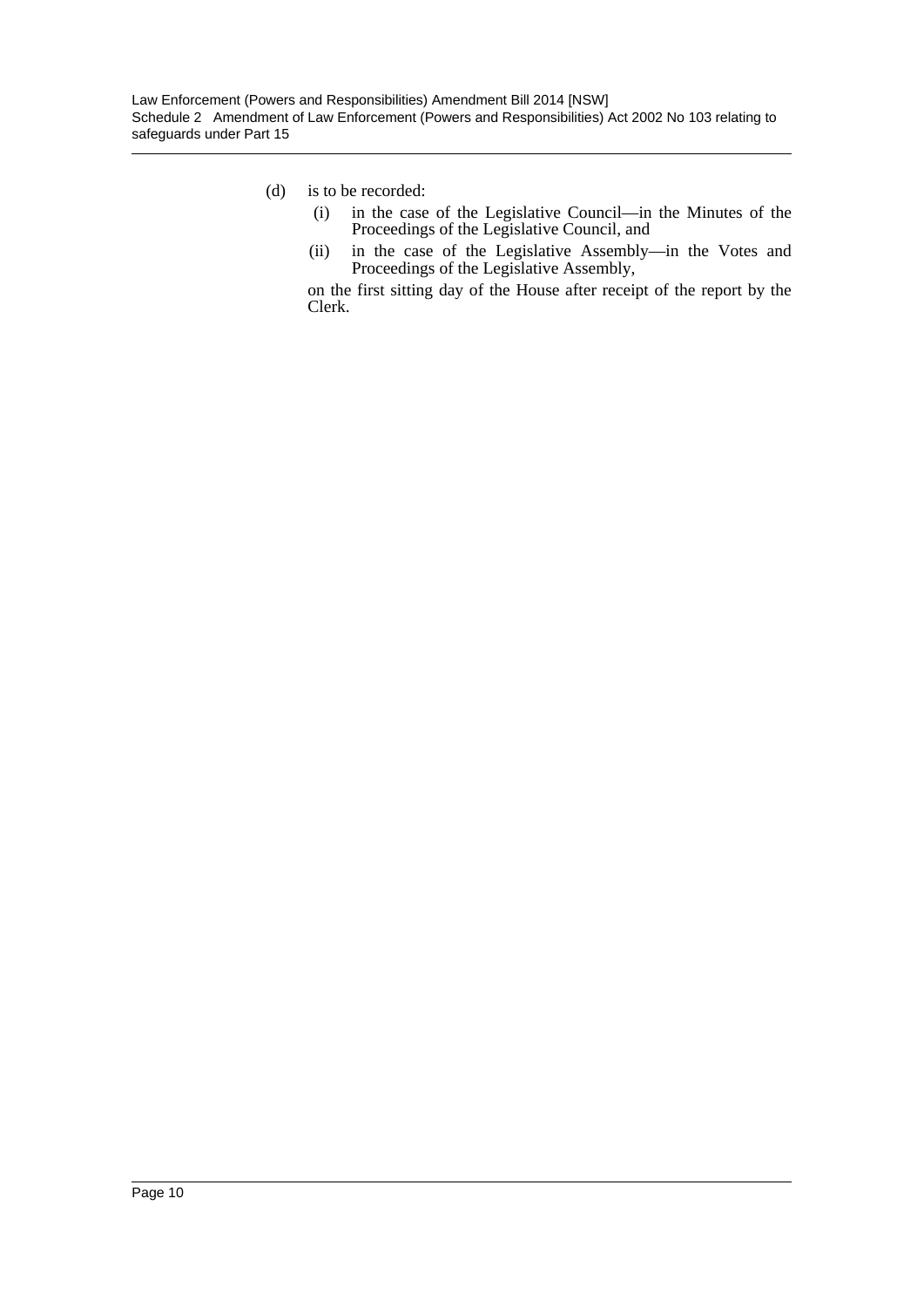# <span id="page-11-0"></span>**Schedule 3 Miscellaneous amendments to Law Enforcement (Powers and Responsibilities) Act 2002 No 103**

#### **[1] Section 3 Interpretation**

Insert in alphabetical order in section 3 (1):

*body cavities* of a person do not include the person's mouth.

*transgender person* means a person (whether or not the person is a person whose sex is altered under Part 5A of the *Births, Deaths and Marriages Registration Act 1995* or under the corresponding provisions of a law of another Australian jurisdiction):

- (a) who identifies as a member of the opposite sex, by living, or seeking to live, as a member of the opposite sex, or
- (b) who has identified as a member of the opposite sex by living as a member of the opposite sex, or
- (c) who, being of indeterminate sex, identifies as a member of a particular sex by living as a member of that sex,

and includes a reference to the person being thought of as a transgender person, whether the person is, or was, in fact a transgender person.

#### **[2] Section 3 (1), definitions of "frisk search" and "ordinary search"**

Omit the definitions.

# **[3] Section 3 (2A)**

Insert after section 3 (2):

- (2A) In this Act, a reference:
	- (a) to a member of the opposite sex of a person means, if the person is a transgender person, a member of the opposite sex to the sex with which the transgender person identifies, and
	- (b) to a member of the same sex as a person means, if the person is a transgender person, a member of the same sex as the sex with which the transgender person identifies.

# **[4] Sections 11, 13A, 21A (1), 23A (1), 26, 87L (1) and 142 (1) (e)**

Omit "request" wherever occurring. Insert instead "require".

#### **[5] Sections 12, 13B, 15, 16, 17 (1), 19, 27 (a), 87L (2) and (4) and 143 (2)**

Omit "requested" wherever occurring. Insert instead "required".

**[6] Sections 12, 13, 13B, 13C, 15 (1), 16 (1), 18, 21A (3), 23A (3), 27 (b), 87L (2) and (3), 96 (2) and 143 (2) and (3)**

Omit "request" wherever occurring. Insert instead "requirement".

**[7] Section 14 Power of police officer to require disclosure of driver or passenger identity**

Omit "make any one or more of the following requests" from section 14 (1). Insert instead "do any one or more of the following".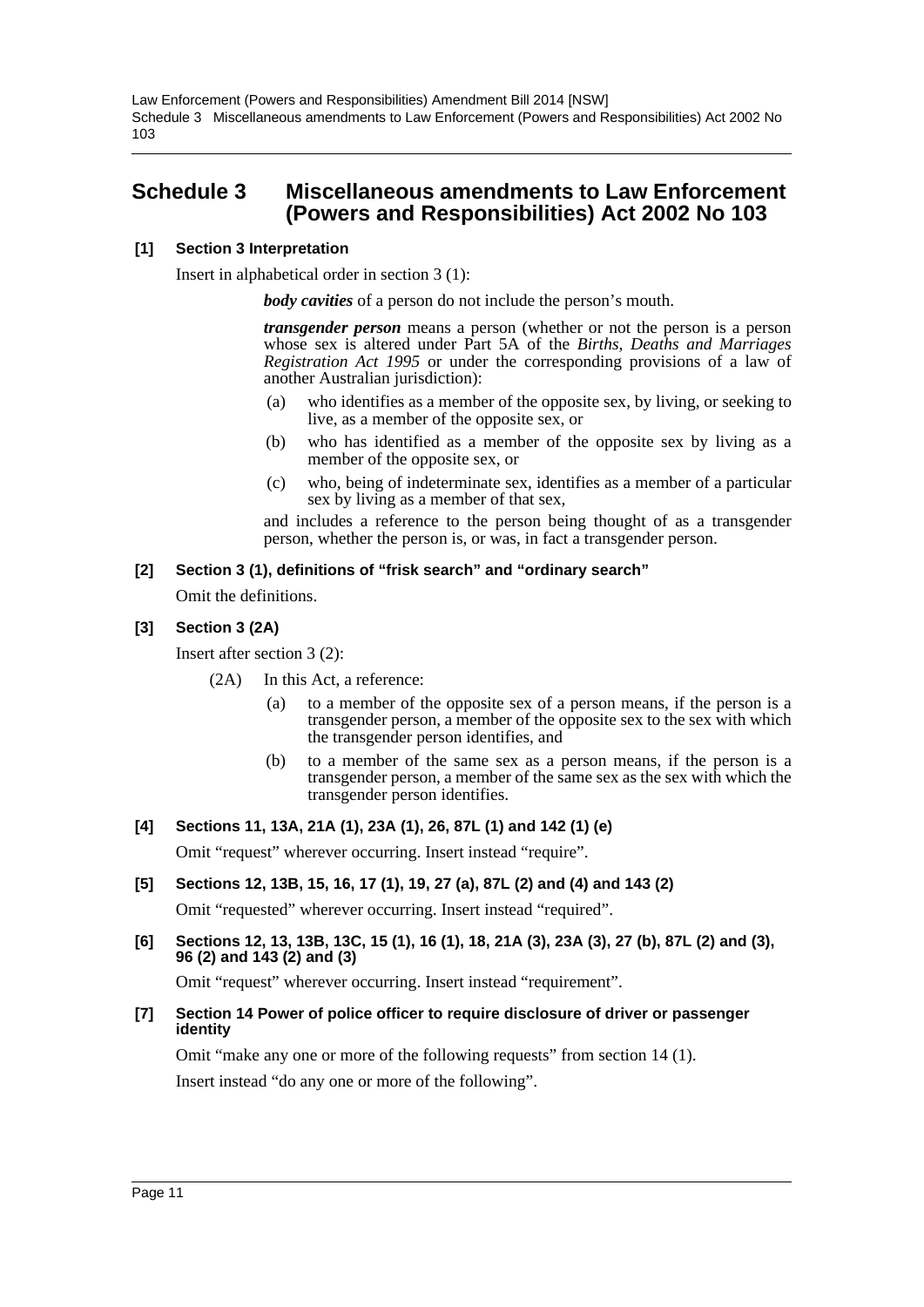# **[8] Section 14 (1) (a)**

Omit "a request that the driver of the vehicle".

Insert instead "require the driver of the vehicle to".

# **[9] Section 14 (1)**

Omit "the request" wherever occurring. Insert instead "the requirement".

# **[10] Section 14 (1)**

Omit "under this Division" wherever occurring.

# **[11] Section 14 (1) (b)**

Omit "a request that any passenger in or on the vehicle".

Insert instead "require any passenger in or on the vehicle to".

# **[12] Section 14 (1) (c)**

Omit "a request that any owner of the vehicle (who was or was not the driver or a passenger)".

Insert instead "require any owner of the vehicle (who was or was not the driver or a passenger) to".

# **[13] Section 19B Failure to remove face covering**

Omit "a request made to the person under section 14 (Power of police officer to request disclosure of driver or passenger identity)" from paragraph (a) of the penalty in section 19B (1).

Insert instead "a requirement under section 14".

#### **[14] Sections 21A (1) (a) and 23A (1) (a)**

Insert "to enable it to be searched" after "mouth" wherever occurring.

#### **[15] Section 24 Power to carry out search of person in lawful custody after arrest**

Omit "(whether at a police station or at any other place)".

Insert instead "after arrest".

#### **[16] Section 24 (2)**

Insert at the end of section 24:

(2) Any such search may be carried out at a police station or other place of detention or immediately before or during transportation of the person to or from a police station or other place of detention.

# **[17] Section 26 Power to search for knives and other dangerous implements**

Omit "frisk search" from section 26 (1) and (1A) wherever occurring.

Insert instead "search of the person".

# **[18] Section 28 Power to confiscate knives and other dangerous implements**

Omit "requests" from section 28 (3). Insert instead "requires".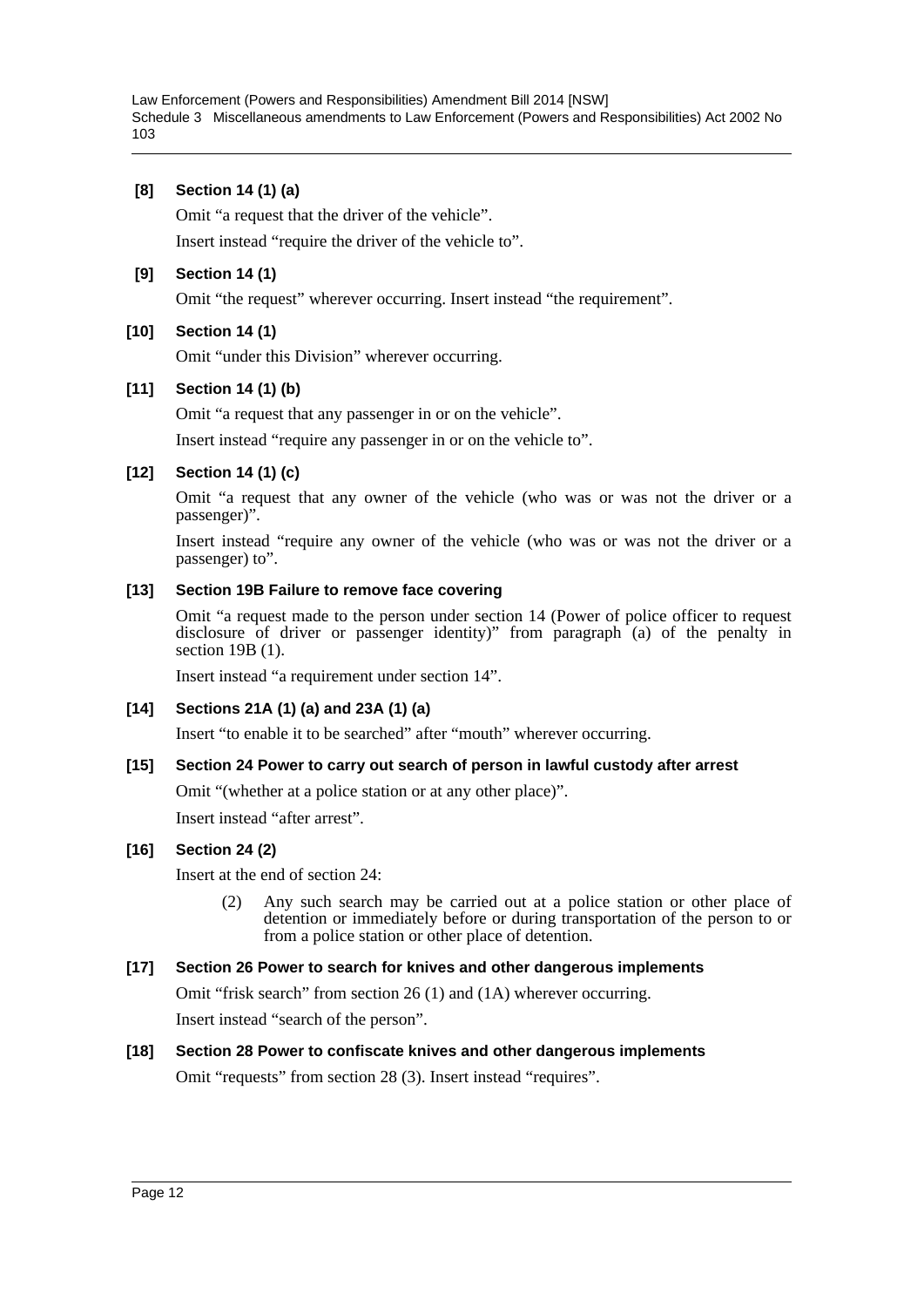#### **[19] Part 4, Divisions 2 and 3 (as amended by this Schedule)**

Renumber Division 2 as Division 3 and Division 3 as Division 2.

Renumber sections 23, 23A and 24 as sections 27, 28 and 28A, respectively, and amend any cross-references in transferred Division 2 accordingly.

Renumber sections 25–28 as sections 23–26, respectively, and amend any cross-references in transferred Division 3 accordingly.

#### **[20] Section 29**

Omit the section. Insert instead:

#### **29 Application of Division**

- (1) This Division applies to any search of a person carried out by a police officer under this Act, except as otherwise provided by this Act or the regulations.
- (2) This Division also applies to any search of a person that is carried out by a police officer after obtaining the person's consent to carry out the search. In that case:
	- (a) the purpose of the search is the purpose for which the police officer obtained consent to search, and
	- (b) a general consent to the carrying out of a search is not consent to carry out a strip search unless the person consents to the carrying out of a strip search.

#### **[21] Section 30**

Omit the section. Insert instead:

#### **30 Searches generally**

In conducting the search of a person, a police officer may:

- (a) quickly run his or her hands over the person's outer clothing, and
- (b) require the person to remove his or her coat or jacket or similar article of clothing and any gloves, shoes, socks and hat (but not, except in the case of a strip search, all of the person's clothes), and
- (c) examine anything in the possession of the person, and
- (d) pass an electronic metal detection device over or in close proximity to the person's outer clothing or anything removed from the person, and
- (e) do any other thing authorised by this Act for the purposes of the search.

#### **[22] Section 31**

Omit the section. Insert instead:

#### **31 Strip searches**

A police officer may carry out a strip search of a person if:

- (a) in the case where the search is carried out at a police station or other place of detention—the police officer suspects on reasonable grounds that the strip search is necessary for the purposes of the search, or
- (b) in the case where the search is carried out in any other place—the police officer suspects on reasonable grounds that the strip search is necessary for the purposes of the search and that the seriousness and urgency of the circumstances make the strip search necessary.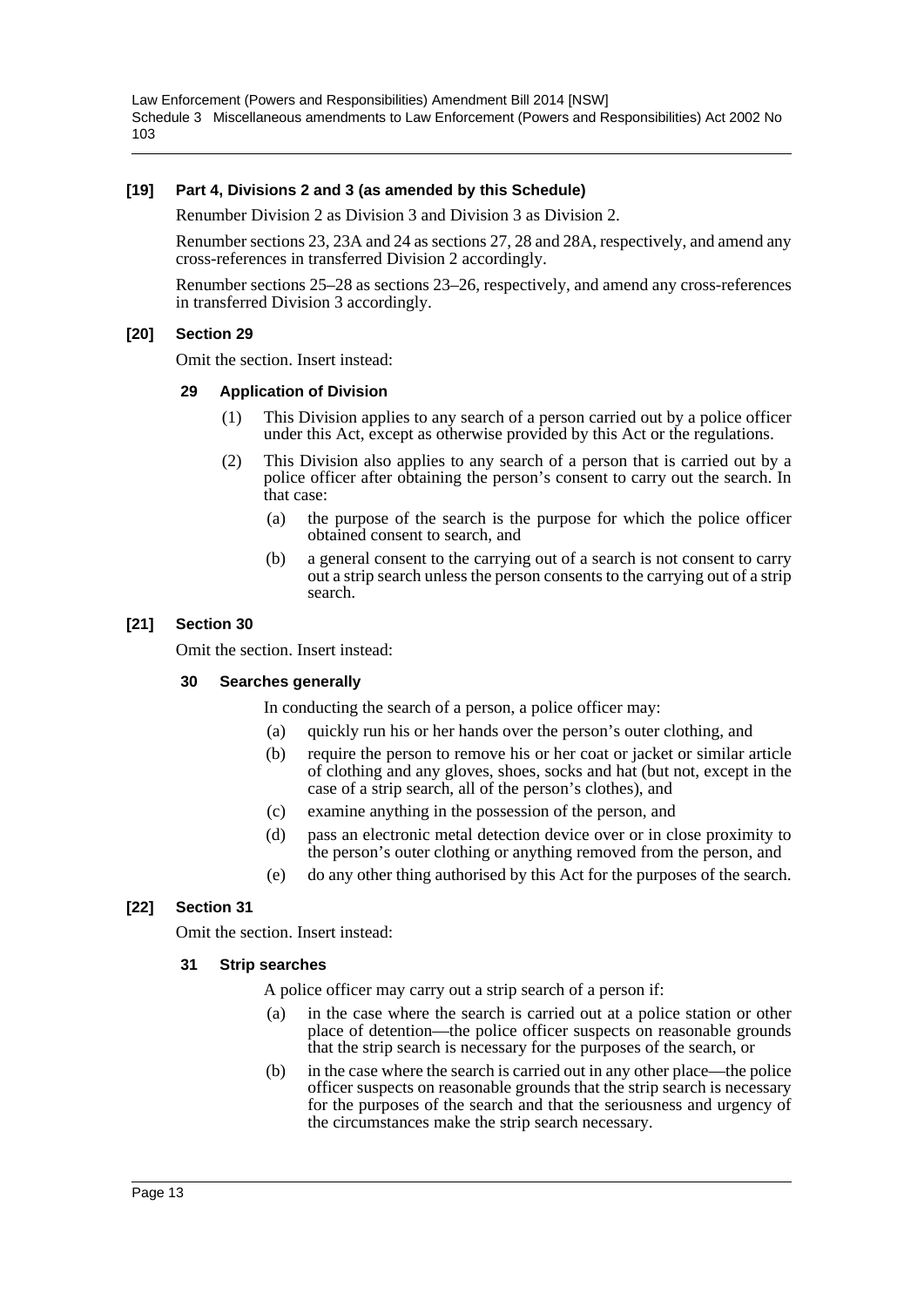# **[23] Sections 32 (1)–(6) and (10) and 33 (1)**

Omit "or other person" and "or person" wherever occurring.

#### **[24] Section 32 Preservation of privacy and dignity during search**

Omit section 32 (7). Insert instead:

- (7) A search must be conducted by a police officer of the same sex as the person searched.
- (7A) However, if a police officer of the same sex as the person who is to be searched is not immediately available, a police officer may delegate the power to conduct the search to another person who is:
	- (a) of the same sex as the person to be searched, and
	- (b) of a class of persons prescribed by the regulations for the purposes of this subsection.

The search by that other person is to be conducted under the direction of the police officer and in accordance with provisions of this Act applying to searches conducted by police officers.

#### **[25] Section 32 (8A)**

Insert after section 32 (8):

(8A) Subsection (8) does not prevent the asking of questions that only relate to issues of personal safety associated with the search.

#### **[26] Section 32 (11), definition of "transgender person"**

Omit the definition.

#### **[27] Section 33 Rules for conduct of strip searches**

Insert "Subsection (1) (b) does not prevent any such person who is of the opposite sex to the person being searched from being present during the search." after "being present." in section 33 (2).

#### **[28] Section 33 (3) and (3A)**

Omit section 33 (3). Insert instead:

- (3) A strip search of a child who is at least 10 years of age but under 18 years of age, or of a person who has impaired intellectual functioning, must be conducted:
	- (a) in the presence of a parent or guardian of the person being searched, or
	- (b) if that is not acceptable to the person, in the presence of another person who is not a police officer and who is capable of representing the interests of the person being searched and whose presence is acceptable to that person.
- (3A) Subsection (3) does not apply if a police officer suspects on reasonable grounds that:
	- (a) delaying the search is likely to result in evidence being concealed or destroyed, or
	- (b) an immediate search is necessary to protect the safety of a person.

In such a case, the police officer must make a record of the reasons for not conducting the search in the presence of a parent or guardian, or other person capable of representing the interests, of the person being searched.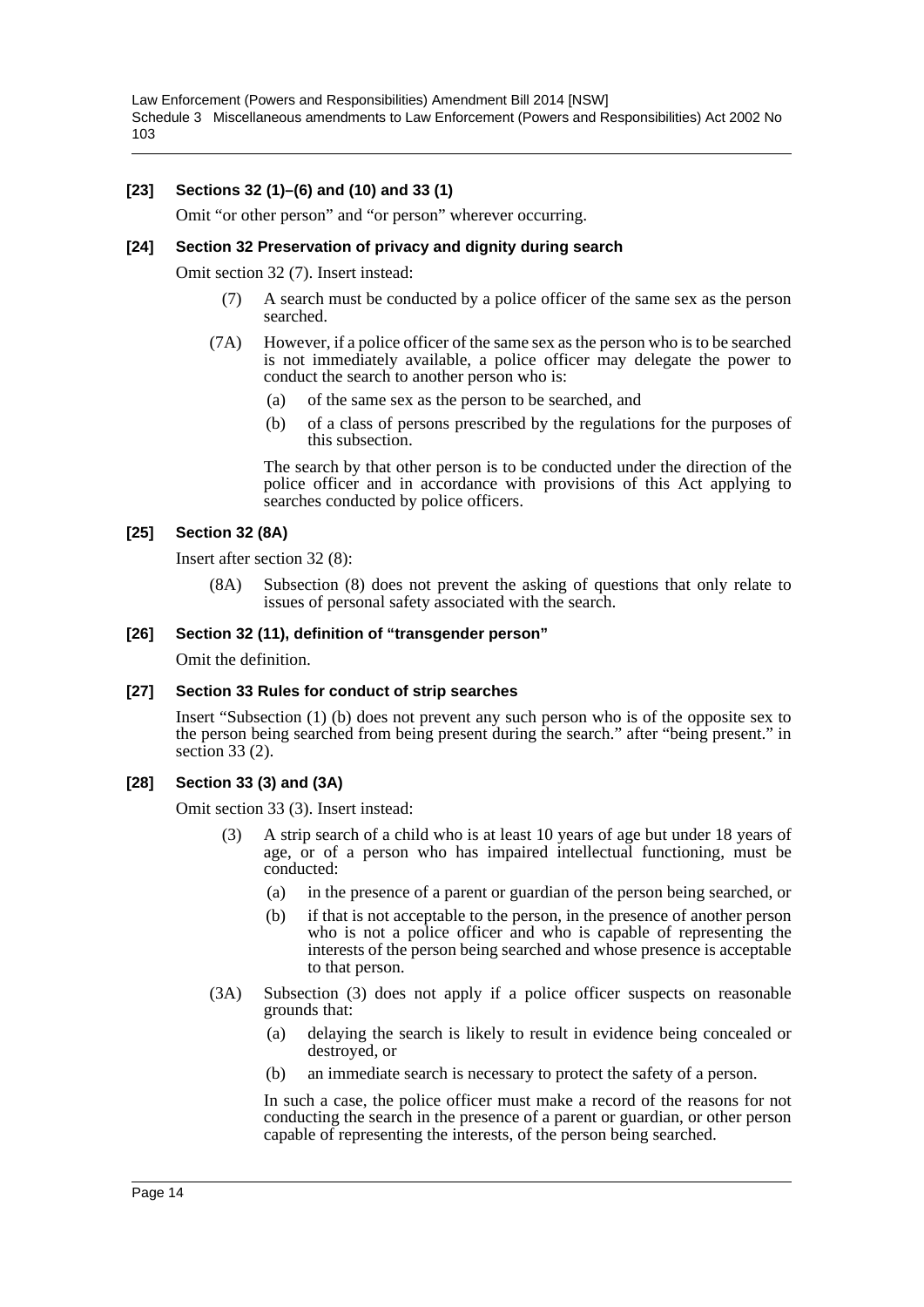#### **[29] Section 34A**

Insert after section 34:

#### **34A Searches carried out with consent**

- (1) A police officer may search a person with the person's consent but only if the police officer has sought the person's consent before carrying out the search.
- (2) A police officer must, before carrying out any such consensual search, provide the person with:
	- (a) evidence that the police officer is a police officer (unless the police officer is in uniform), and
	- (b) the name of the police officer and his or her place of duty.

#### **[30] Section 54 Issue of notice to produce documents**

Omit section 54 (1). Insert instead:

(1) An eligible issuing officer to whom an application for a notice to produce documents is made may, if satisfied that there are reasonable grounds for doing so, issue the notice to produce documents.

#### **[31] Section 82 Entry by invitation**

Insert "or (3A)" after "subsection (3)" in section 82 (2) (b).

#### **[32] Section 82 (3A)–(3C)**

Insert after section 82 (3):

- (3A) A police officer who has entered a dwelling in accordance with subsection (1) may remain in the dwelling and exercise any of the following powers until such time as a warrant is issued under section 83 in relation to the dwelling:
	- (a) direct a person to leave, or not to enter, the dwelling,
	- (b) remove from the dwelling a person who fails to comply with a direction to leave the dwelling,
	- (c) prevent a person from entering the dwelling,
	- (d) prevent a person from removing evidence from or otherwise interfering with the dwelling or anything in it and, for that purpose, detain and search the person.
- (3B) Such a power may be exercised only if the police officer suspects on reasonable grounds that:
	- (a) a domestic violence offence is being, or may have been recently, committed in the dwelling, and
	- (b) the exercise of the power is necessary to preserve evidence of the commission of the offence.
- (3C) A police officer may exercise a power under subsection (3A) even though an occupier of the dwelling expressly refuses authority to the police officer to remain in the dwelling.

#### **[33] Section 83 Warrant where entry denied or authority to remain refused**

Insert "or is expressly refused authority to remain in a specified dwelling by an occupier of the dwelling" after "dwelling" in section 83 (1) (a).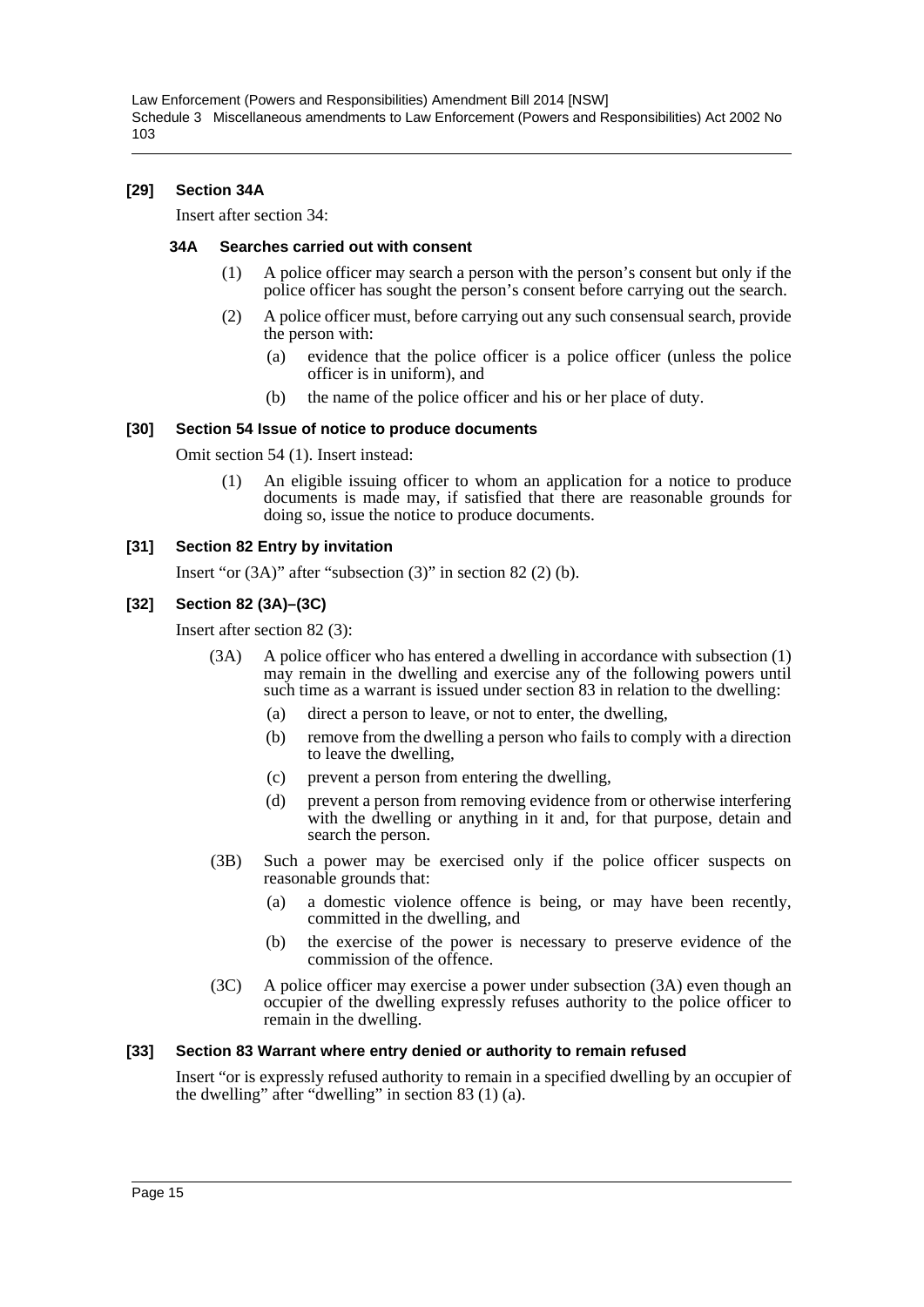#### **[34] Section 83 (1) (b) (ii)**

Insert ", or to remain in the dwelling," after "immediately".

#### **[35] Section 83 (2) (a)**

Insert "or remain in" after "enter".

#### **[36] Section 84 Obstruction or hindrance of person executing warrant or exercising power under this Part**

Insert "or a police officer who is exercising a power under this Part" after "this Part".

#### **[37] Section 91 Establishment of crime scene**

Insert after section 91 (3):

(4) Subsection (3) does not prevent a subsequent crime scene being established on the same premises in a 24 hour period for the purposes of investigating a separate offence that is not related to the offence in respect of which the initial crime scene was established.

#### **[38] Section 92 Exercise of powers at crime scene**

Omit " $(a)$ – $(f)$ " from section 92 (1). Insert instead " $(a)$ – $(l)$ ".

#### **[39] Section 92 (3)**

Omit "3 hours".

Insert instead "4 hours (or not more than 6 hours in the case of a crime scene established in a rural area prescribed by the regulations)".

#### **[40] Section 92 (5A)**

Insert after section 92 (5):

(5A) A police officer may, in exercising crime scene powers conferred by subsection (1) at a crime scene, open a thing that is locked only if it is possible to do so without causing any damage to the thing or the lock.

#### **[41] Section 93 Notice to senior police officer where warrant not required**

Omit "3 hours or less".

Insert instead "4 hours or less or for a period of 6 hours or less in the case of a rural area referred to in section 92 (3)".

#### **[42] Section 94 Crime scene warrants**

Insert after section 94 (2):

(2A) A crime scene warrant may, if a crime scene in relation to an offence is established on more than one set of premises, apply to each of those sets of premises.

#### **[43] Section 94A**

Insert after section 94:

#### **94A Application by occupier for review by authorised officer of crime scene warrant**

(1) This section applies to crime scene warrants issued in relation to premises that are not a public place.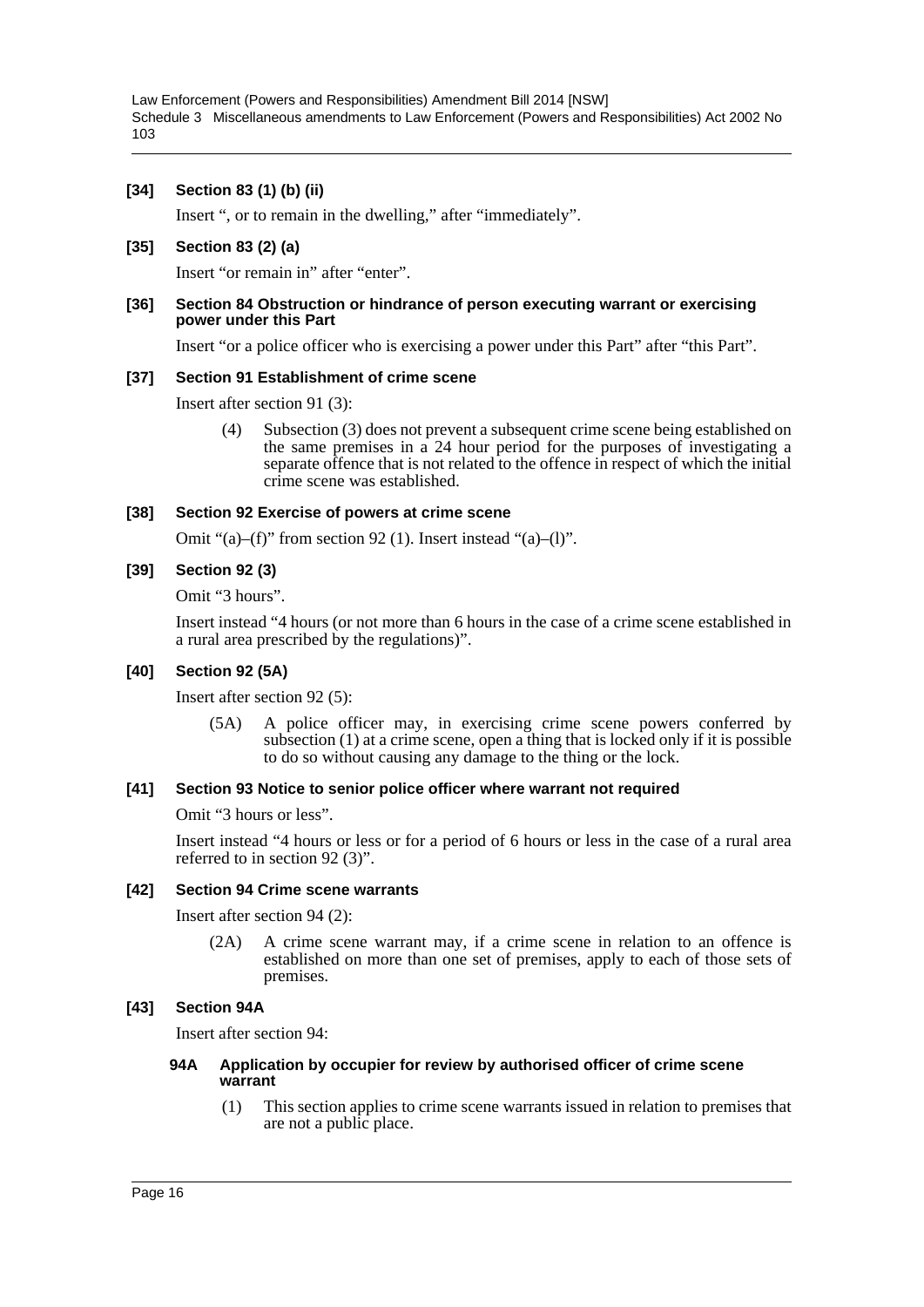- (2) The occupier of premises in respect of which a crime scene warrant is issued may apply to an authorised officer for a review of the grounds on which the warrant was issued.
- (3) Any such application for a review of a crime scene warrant does not stay the operation of the warrant.
- (4) After reviewing the grounds on which the crime scene warrant was issued, the authorised officer to whom an application for review is made may:
	- (a) by order in writing, revoke the crime scene warrant, or
	- (b) refuse to revoke the warrant.

# **[44] Section 95 Crime scene powers**

Insert "Any such consent must, as far as is reasonably practicable, be in writing." after "consents." in section 95 (3).

# **[45] Section 95 (4)**

Insert after section 95 (3) (before the note):

- (4) The occupier of premises may consent to the exercise of crime scene powers on the premises only if the occupier is, before giving consent, informed by a police officer of the following:
	- (a) the crime scene powers proposed to be exercised on the premises,
	- (b) the reasons for exercising those powers,
	- (c) the right of the occupier to refuse consent.

# **[46] Section 108E Recording not authorised after arrest**

Omit the section.

#### **[47] Section 108F Operation of Surveillance Devices Act 2007**

Insert "(including the recording of a conversation between police officers by means of ICV equipment)" after "ICV equipment".

#### **[48] Part 10, note**

Omit "Division 2" from the note to the Part. Insert instead "Division 3".

#### **[49] Section 137C**

Insert after section 137B:

#### **137C Commissioner may order destruction of identification particulars**

- (1) The Commissioner may, in such cases as the Commissioner considers it to be appropriate, order the destruction of any photograph, finger-prints or palm-prints of a person that have been taken under this Division in relation to an offence.
- (2) This section does not affect any requirement under this Division relating to the destruction of a person's photograph, finger-prints or palm-prints.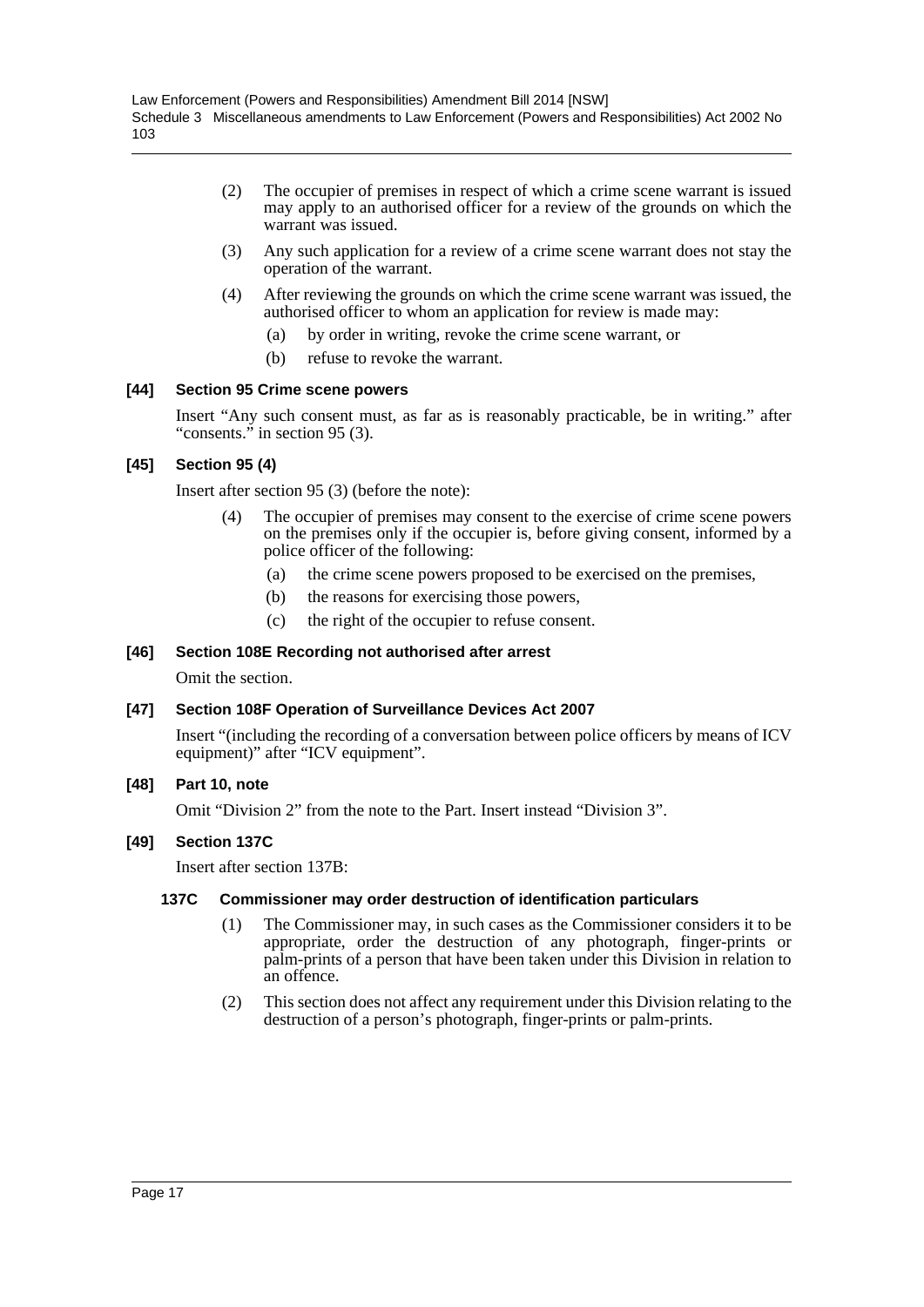# **[50] Part 12, heading and note**

Omit the heading and the note to the Part. Insert instead:

# **Part 12 Miscellaneous police powers relating to vehicles and traffic**

#### **[51] Sections 187 (1) and 188 (1)**

Insert "of Police" after "Commissioner" wherever occurring.

#### **[52] Sections 189B (3) and 189C (3)**

Omit "to the *Road Transport Act 2013*" from the definition of *oral fluid test* wherever occurring.

#### **[53] Sections 189B (3) and 189C (3)**

Omit the definition of *prescribed illicit drug* wherever occurring.

#### **[54] Part 12 (as amended by this Schedule)**

Omit the Part.

Transfer the Part to the *Road Transport Act 2013* as Part 5.5, renumber sections 185–192 of the transferred Part as sections 148A–148K and amend any cross-references in the transferred Part accordingly.

#### **[55] Section 200A**

Insert after section 200:

#### **200A Code of practice**

- (1) The regulations may prescribe a code of practice relating to the exercise of powers by police officers under this Part and the rights of persons to whom directions are given under this Part.
- (2) The exercise of powers by police officers under this Part is subject to any such code of practice.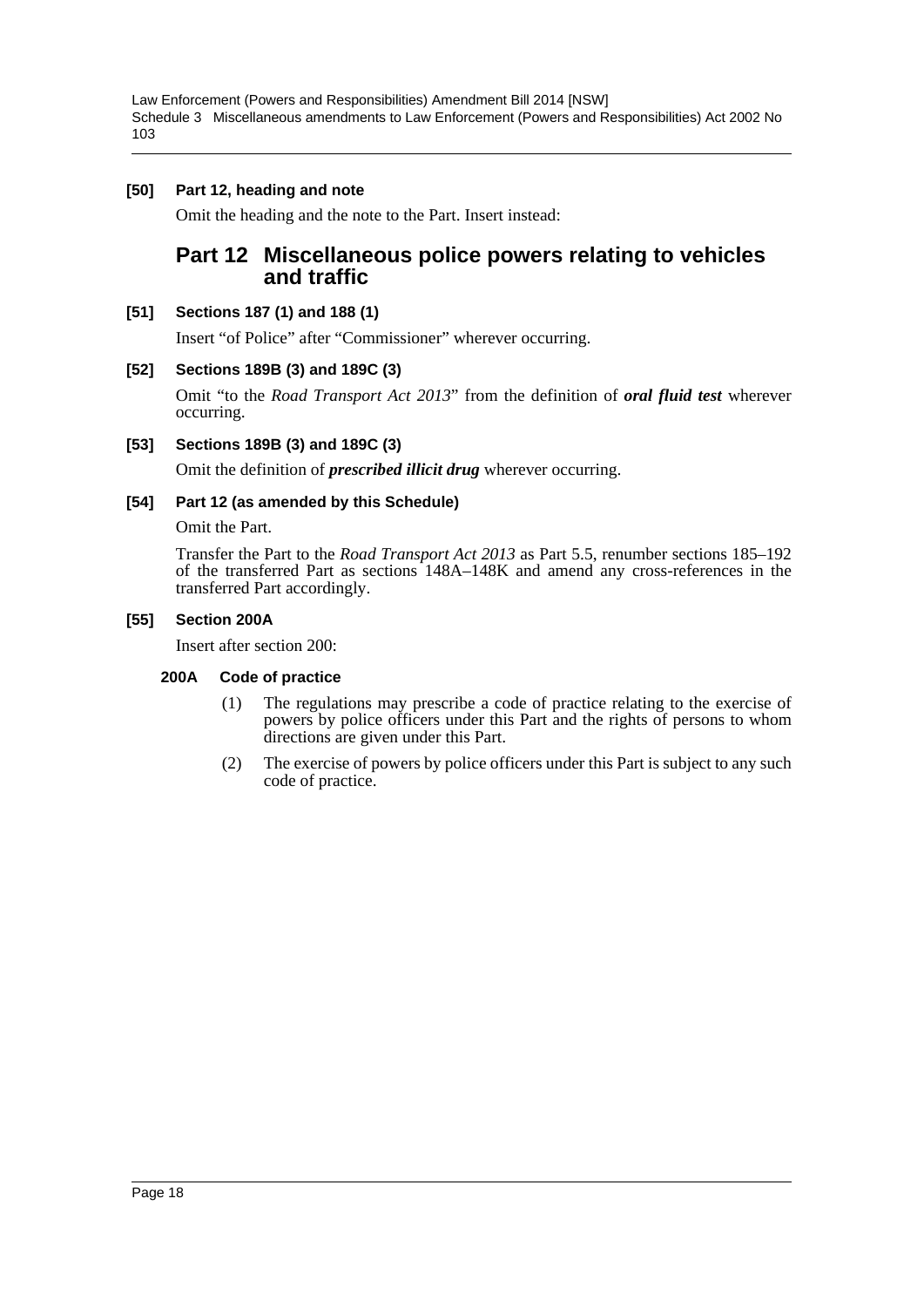# <span id="page-19-0"></span>**Schedule 4 Amendment of Law Enforcement (Powers and Responsibilities) Regulation 2005**

# **[1] Clause 8A**

Insert after clause 8:

#### **8A Receipts for things seized under covert search warrant**

- (1) A person who seizes a thing while executing a covert search warrant must, at the time the occupier's notice under section 67 of the Act is served (the *time of notification*) on the person who was the occupier of the subject premises at the time the warrant was executed, provide the occupier of the premises with a receipt acknowledging seizure of the thing.
- (2) However, any such receipt is not required to be provided at the time of notification if an eligible issuing officer issues a certificate to the effect that:
	- (a) the receipt contains matter:
		- (i) that could disclose a person's identity, and
		- (ii) that, if disclosed, is likely to jeopardise that or any other person's safety, or
	- (b) the receipt contains matter that, if disclosed, may seriously compromise the investigation of any matter.

#### **[2] Clause 10 Keeping and inspection of records**

Insert "or 8A" after "clause 8" in clause 10 (1) (d).

#### **[3] Clause 10 (7)**

Insert after clause 10 (6):

In the case of a crime scene warrant under Part 7 of the Act that relates to more than one set of premises, subclause (6) (a) authorises the occupier of premises, or a person acting on behalf of the occupier, to inspect only so much of the documents as relate to the premises of the occupier.

#### **[4] Schedule 1 Forms**

Insert in Form 19 at the end of the matter appearing under the heading "**Challenging the issue or execution of the warrant**":

> Under section 94A of the *Law Enforcement (Powers and Responsibilities) Act 2002* you have, if you are the occupier of private premises, the right to apply to an authorised officer to have the warrant reviewed.

#### **[5] Schedule 1, Form 20**

Insert after item 4:

\*4A [*To be completed in the case of a crime scene warrant.*] The warrant was executed in relation to [*Specify address of premises in relation to which crime scene warrant was executed.*]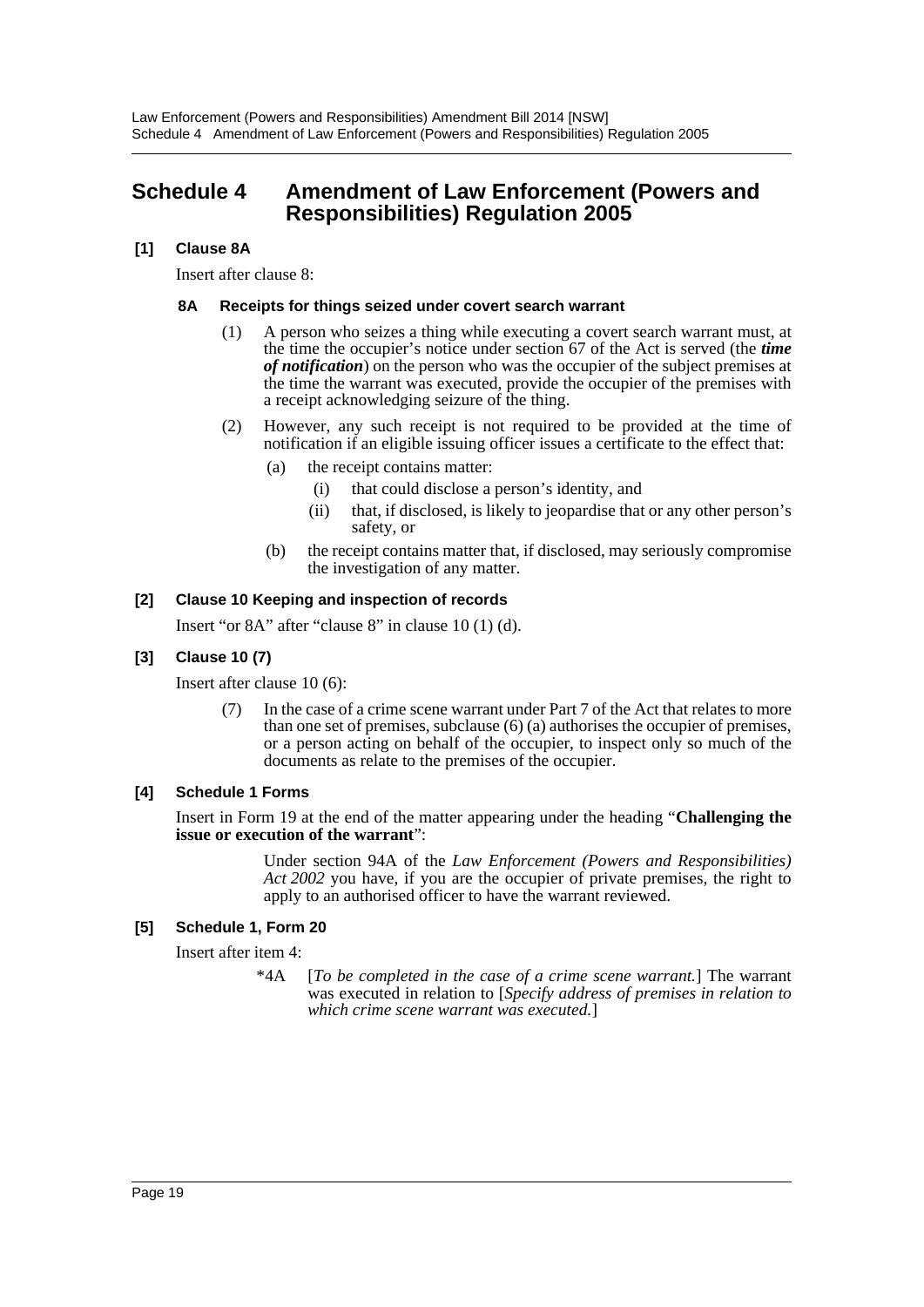# <span id="page-20-0"></span>**Schedule 5 Consequential amendment of other legislation**

# **5.1 Child Protection (Offenders Registration) Act 2000 No 42**

# **Section 16C Entry by police officers to verify residence**

Omit the note after section 16C (1). Insert instead:

**Note.** Safeguards relating to the exercise of power under this section are set out in Part 15 of the *Law Enforcement (Powers and Responsibilities) Act 2002*.

# **5.2 Coastal Protection Act 1979 No 13**

#### **Section 8 Identification cards**

Omit the note after section 8 (3). Insert instead:

**Note.** See Part 15 of the *Law Enforcement (Powers and Responsibilities) Act 2002* in relation to a police officer's obligation to produce evidence that the police officer is a police officer (unless the police officer is in uniform).

# **5.3 Crimes (Criminal Organisations Control) Act 2012 No 9**

#### **Section 35A Failure of person to disclose identity on request**

Omit the note at the end of the section. Insert instead:

**Note.** Safeguards relating to the exercise of power under sections 16 (6) and 26 (7A) are set out in Part 15 of the *Law Enforcement (Powers and Responsibilities) Act 2002*.

# **5.4 Crimes (Forensic Procedures) Act 2000 No 59**

#### **Section 3 Interpretation**

Omit section 3 (2).

# **5.5 Dangerous Goods (Road and Rail Transport) Act 2008 No 95**

#### **Section 18 Identification cards**

Omit the note at the end of the section.

# **5.6 Intoxicated Persons (Sobering Up Centres Trial) Act 2013 No 15**

#### **[1] Section 10 Supplying police officer's details and giving warnings**

Omit "Section 201". Insert instead "Part 15".

#### **[2] Section 10**

Omit the note at the end of the section. Insert instead:

**Note.** Part 15 of the *Law Enforcement (Powers and Responsibilities) Act 2002* sets out safeguards relating to the exercise of certain police powers.

# **5.7 Local Government Act 1993 No 30**

#### **[1] Section 680A Authorised person may give directions relating to public places (as inserted by the Police Legislation Amendment (Special Constables) Act 2013)**

Omit "Section 201 of the *Law Enforcement (Powers and Responsibilities) Act 2002* (Supplying police officer's details and giving warnings)" from section 680A (6).

Insert instead "Part 15 of the *Law Enforcement (Powers and Responsibilities) Act 2002* (Safeguards relating to powers)".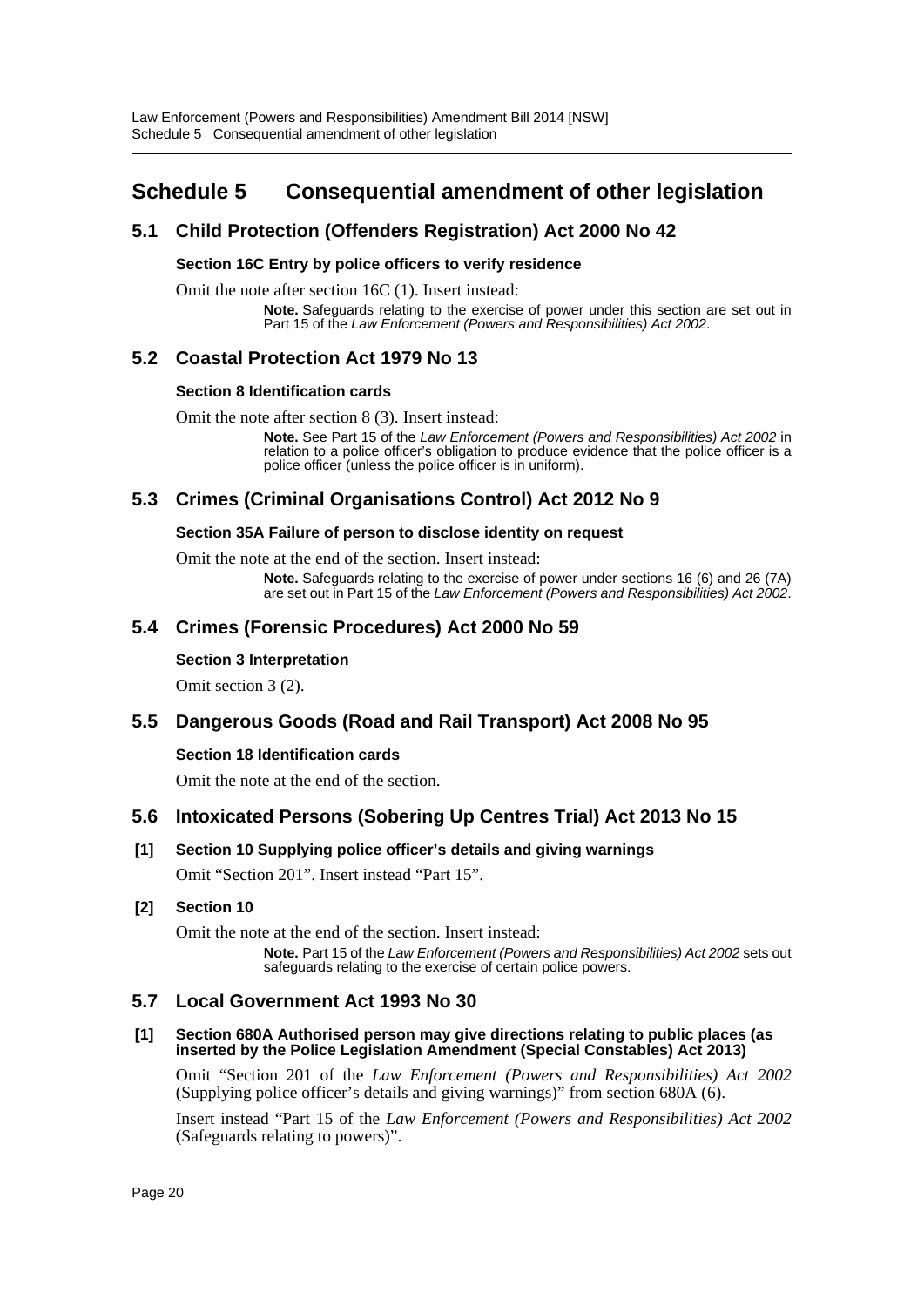# **[2] Section 680A (6)**

Omit "that section". Insert instead "that Part".

# **5.8 Major Events Act 2009 No 73**

#### **[1] Section 22 Relationship with road transport legislation**

Omit "section 201 (Supplying police officer's details and giving warnings)" from section 22 (5).

Insert instead "Part 15".

#### **[2] Section 70 Identification cards**

Omit the note at the end of the section. Insert instead:

**Note.** See Part 15 of the *Law Enforcement (Powers and Responsibilities) Act 2002* in relation to a police officer's obligation to produce evidence that the police officer is a police officer (unless the police officer is in uniform).

# **5.9 Motor Sports (World Rally Championship) Act 2009 No 55**

#### **Section 9 Directions by police officers**

Omit "section 201" from section 9 (3). Insert instead "Part 15".

# **5.10 Police Act 1990 No 47**

**[1] Section 82L Appointment of special constables (as inserted by the Police Legislation Amendment (Special Constables) Act 2013)**

Omit "Section 201 of the *Law Enforcement (Powers and Responsibilities) Act 2002* (Supplying police officer's details and giving warnings)" from section 82L (5).

Insert instead "Part 15 of the *Law Enforcement (Powers and Responsibilities) Act 2002* (Safeguards relating to powers)".

#### **[2] Section 82L (5)**

Omit "that section". Insert instead "that Part".

# **5.11 Police Regulation 2008**

#### **[1] Clause 132B Supplying officer's details and giving warnings**

Omit "section 201" from clause 132B (1). Insert instead "Part 15".

#### **[2] Clause 132B (2)**

Omit "Section 201 (1)". Insert instead "Section 202 (1)".

# **5.12 Summary Offences Act 1988 No 25**

#### **Section 9 Continuation of intoxicated and disorderly behaviour following move on direction**

Omit the note after section 9 (2). Insert instead:

**Note.** The maximum period for which a person can be directed not to return to a public place is 6 hours.

It is a requirement under section 198 of the *Law Enforcement (Powers and Responsibilities) Act 2002* that the police officer warn a person given a move on direction for being intoxicated and disorderly in a public place that it is an offence to be